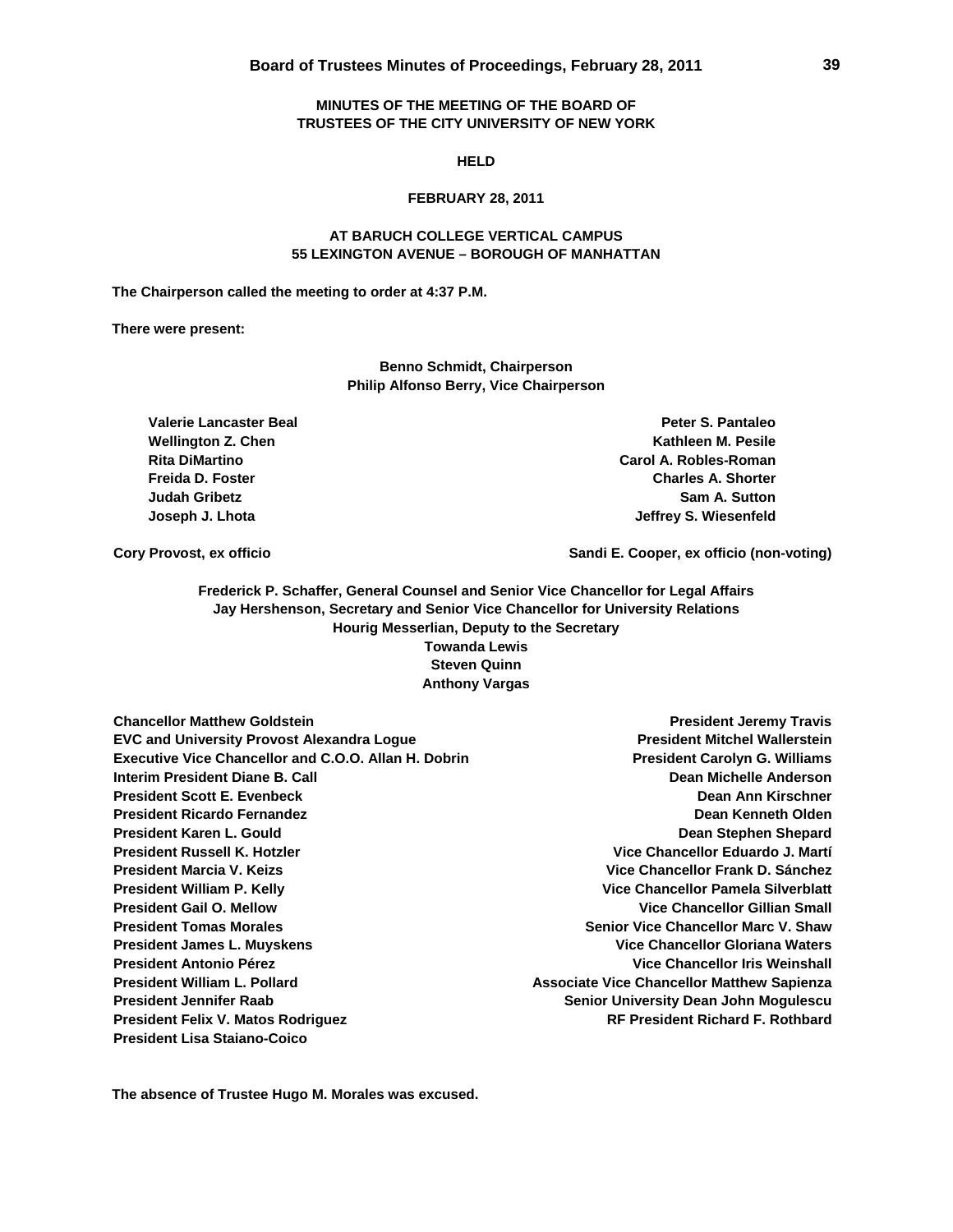**Vice Chairperson Philip Berry** called the meeting to order, and announced that the following notice would be entered into the record of this Public meeting:

"The meetings of the Board of Trustees of The City University of New York are open to the public, and the Board welcomes the interest of those who attend. The public has ample opportunity to communicate with the Board. Public hearings on the Board's policy calendar are scheduled one week prior to the Board's regular meetings and members of the public who wish to communicate with the Board are invited to express their views at such public hearings. Furthermore, the Board holds additional public hearings each year in all of the five boroughs at which members of the public may also speak. In addition, written communications to the Board are distributed to all Trustees.

 The Board must carry out the functions assigned to it by law and therefore will not tolerate conduct security staff to remove persons engaging in disruptive conduct. The University may seek by members of the public that disrupts its meetings. In the event of disruptions, including noise which interferes with Board discussion, after appropriate warning, the Chairman will ask the disciplinary and/or criminal sanctions against persons who engage in conduct that violates the University's rules or State laws which prohibit interference with the work of public bodies."

 **Board of Trustees** live on cable Channel 75. The meeting is also being webcast live and can be accessed by going **A. VIDEOTAPING OF BOARD MEETING: Vice Chairperson Berry** announced that as usual **CUNY-TV** is making available this important community service by transmitting the Public Session of this afternoon's meeting of the to www.cuny.edu. The Public Session of this afternoon's Board meeting will be available as a podcast within 24 hours and can be accessed through the **CUNY** website.

**Vice Chairperson Berry** stated that he was pleased to announce that Dr. Anthony Carpi, Chair of the Science Department at **John Jay College of Criminal Justice** is with us today. As you may recall Dr. Carpi won the Presidential Award for Excellence in Science, Mathematics, and Engineering Mentoring last month. Congratulations to Dr. Carpi and the Science Program at **John Jay College**.

#### **Statement of President Jeremy Travis:**

As **Vice Chairperson Berry** announced, last month Prof. Carpi was one of eleven individuals to receive the Presidential Award for Excellence in Science, Mathematics, and Engineering Mentoring presented to him by President Barack Obama at a ceremony in the White House. Prof. Carpi was nominated by the college and selected by the National Science Foundation in recognition of his ground-breaking work in creating PRISM (the Program for Research Initiatives for Science Majors), an undergraduate research initiative that creates opportunities for forensic science students to engage in faculty mentored research projects. You will find a copy of the report describing PRISM at your place on the table.

 atmosphere, water and soil. In particular, he studies how the global circulation of mercury is affected by climate Prof. Carpi embodies the idea of a scholar-teacher. His research lab studies the movement of mercury through the change, deforestation and industrial pollution, all of which have critical public health implications. The presidential award was not for Prof. Carpi's personal research accomplishments. It is for his pioneering role in bringing undergraduate students into his lab and into the research projects of other science faculty at **John Jay**.

Since joining the faculty in 1997 he has spearheaded a series of innovations that are enhancing science education particularly by development resources focused on scientific reasoning and the process of scientific investigation. His pedagogical initiatives have been supported by substantial federal grants, three of which, totaling \$1.5 million are from the Department of Education and the National Science Foundation. Because of his efforts and those of other members of his department, the Undergraduate Science Program at **John Jay** has been transformed. The results of PRISM are impressive. We significantly increased the rates of retention and graduation for our science majors. We have secured hundreds of thousands of dollars in external funding to support the undergraduate research program in the sciences.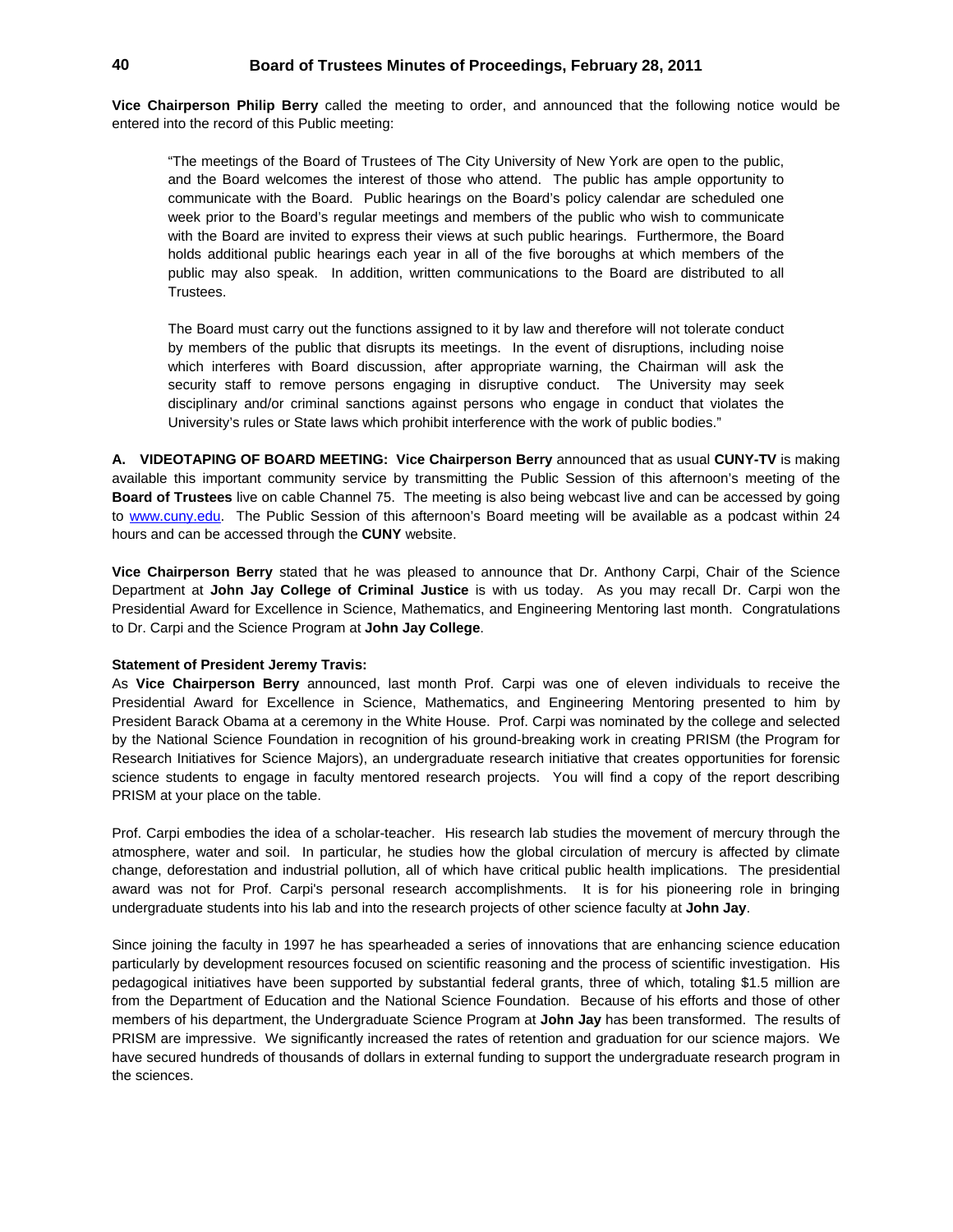Now four years into the reform effort we are seeing most gratifying results. Our graduates are now being accepted into graduate programs, medical schools, and nationally ranked Ph.D. programs such as that of the University of Miami and SUNY at Stony Brook. We are particularly pleased to note that because a high percentage of our students are women and students of color, the PRISM program is contributing to larger efforts at **CUNY** for the Decade of Science and elsewhere to bring racial, ethnic and gender diversity to the sciences.

 labs for our science program. **John Jay** will be ready to take its place as a serious science college within our Because of PRISM and Prof. Carpi's leadership, our new building opens in the fall complete with twenty-one teaching University. President Obama and the National Science Foundation recognize a true star in Prof. Carpi and at **John Jay**. We are pleased to call him one of our own and I am pleased to introduce him to this Board.

#### **Statement of Dr. Anthony Carpi:**

 today. Let me just say a few short words about some of the programs that we implemented at **John Jay**. As you all Thanks so much for the opportunity to speak with you, and thank you **President Travis.** It is a real honor to be here likely know **John Jay** is one of the largest four-year Hispanic serving institutions in the Northeastern United States and it is one of the most diverse institutions within **CUNY**. You may not know that the science major at **John Jay** is one of the larger single science majors within the **CUNY** system.

 number of programs to really enhance the student experience in the sciences at **John Jay**, specifically we have Over the last decade we have been lucky enough to leverage significant federal and external funding to support a developed a student science tutoring program, peer mentoring program and as **President Travis** mentioned most significantly an undergraduate research program. These programs have really been very successful, not just in terms of the number of students they have attracted to them specifically, but in terms of growth in other aspects in terms of graduation rates and post graduate success of our students.

 and other top level graduate degrees and half of those students have been minority students and a majority of them Over the last three years graduation rates in science from **John Jay College** were almost threefold higher than they were a decade ago, and most significantly as **President Travis** mentioned, the number of students moving on to M.D., Ph.D., and other graduate programs has grown by almost fivefold. Whereas, in the 1990's we only sent a small handful of students on to graduate programs, in the last decade we have sent twenty-four students on to M.D., Ph.D., have also been women.

 that these are significant numbers on a national level in terms of national pipeline of minority students moving into While I knew these numbers were significant to our institution, the opportunity to go to Washington really showed me M.D. and Ph.D. programs and I think it really represents a real opportunity for both **John Jay College** and **CUNY** as an institution. I know the University has other programs to support these types of efforts.

**John Jay** has been under-recognized as a science institution compared to some of our **CUNY** brethren and **President Travis** and our current administration have been really phenomenal about getting the word out about science at **John Jay**. This has led to a significant increase in recognition of sciences at **John Jay** and also to enrollment in sciences at **John Jay** and we very much appreciate all the support from the college and from the University and I just want to point out that **Vice Chancellor Gillian Small**'s office has been particularly helpful in recognizing **John Jay** as a science institution.

In the coming decade, what we hope to do is really leverage these resources to further increase our graduation rates, the number of students moving on from our program to post graduate work and to become scientists in their own right. Again, thank you for having his opportunity.

**Vice Chairperson Berry** stated that we are honored with the contributions that you have made. Thank you very much for that, and as **CUNY** continues to move forward with the Decade of Science we certainly are proud of your achievements into that mission and goal.

**Chairperson Benno Schmidt** stated that he is pleased to announce that **Trustee Jeffrey Wiesenfeld** was honored by the Queens Village Republican Club yesterday at their testimonial dinner in honor of State Senator Frank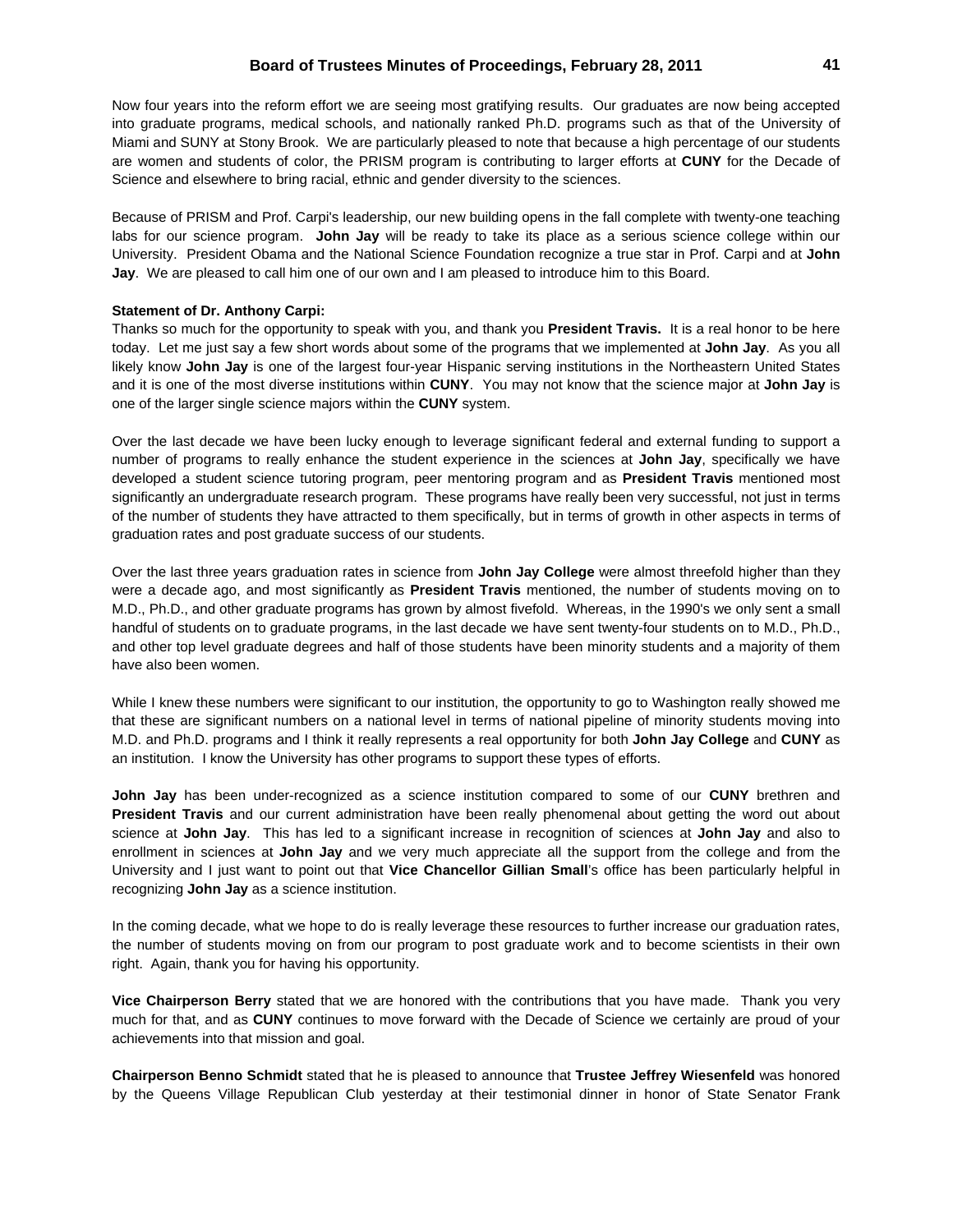Padavan. **Jeff** was presented with the Education Advocate of the Year Award for his efforts on behalf of **CUNY**. Congratulations, **Jeff**.

**Chairperson Schmidt** stated that he also would like to thank **Vice Chairperson Philip Berry** and **Trustees Frieda-Foster**, **Rita DiMartino** and **Cory Provost** for participating in the New York State Association of Black, Puerto Rican, Hispanic and Asian Legislative Caucus Conference and the **CUNY** luncheon during the weekend of February 18<sup>th</sup> through February 20th. We will hear more about this **CUNY** event from **Chancellor Goldstein**, but I did want to thank the Trustees for their participation at this conference.

 Grimm—who represents Staten Island and Brooklyn—to focus on higher education issues affecting **CUNY** students. **Chairperson Schmidt** stated that he also would like to announce that **Trustee Kathleen Pesile** represented **CUNY**  at the Association of Community College Trustees' Legislative Conference in Washington, D.C. recently. She had a tour of the White House and an introductory meeting with the new Congressman from the  $13<sup>th</sup>$  District, Michael **Trustee Pesile** is working on arrangements for **CSI** students to visit Congressman Grimm's office soon.

**Chairperson Schmidt** stated that congratulations are in order for **General Counsel and Senior Vice Chancellor Frederick Schaffer** for being honored with the Excellence in Public Service Award from the New York State Bar Association, at its annual meeting in late February 2011.

 **Vice Chancellor and Secretary Jay Hershenson** will be in touch with the members of this committee in mid-March **Chairperson Schmidt** stated that he was pleased to announce that progress has been made on a project several of us initiated last year. With the help of **Executive Vice Chancellor and University Provost Alexandra Logue** and her staff at the **Office of Academic Affairs**, and the help of Associate Vice Chancellor Brian Cohen and his Computing and Information services staff, the **Office of the Secretary** of the Board will be launching the first ever paperless meeting of the **Committee on Academic Policy, Programs and Research** on Monday April 4<sup>th</sup>. Senior in order to acquaint them with the details. The paperless team plans to have all of the Board's committee meetings without paper by the fall of 2011.

**Chairperson Schmidt** stated that on behalf of the **Board of Trustees** he would like to extend our condolences to the family of Joseph H. Flom, one of the most illustrious graduates of **The City College of New York—**class of 1948, who passed away on February 23rd. His devotion to **City College** has been quiet but unwavering over a lifetime of professional success in the law firm of Skadden, Arps, Slate, Meagher and Flom. His support of **City College**'s honors program, Center for Mathematics Education, and Emergency Fund through both the Flom and the Petrie Foundations exemplifies his determination to give future students the opportunity that he had.

As a special present on his 80<sup>th</sup> birthday, his partners at Skadden Arps endowed the Joseph H. Flom award for academic excellence at **City College** that is awarded annually to the most outstanding graduate of the class; together with his colleagues at Skadden Arps, Mr. Flom established the groundbreaking Skadden Arps Honors Program in Legal Studies at **City College** in 2008 with a \$10 million grant to help increase the number of individuals from populations currently underrepresented in law school and in the legal profession. Mr. Flom will be surely missed.

**Chairperson Schmidt** stated that he would like to report that the Board held its **Brooklyn Borough Hearing,** in conjunction with the **Public Hearing** on the Board's February 2011 Calendar, on Tuesday, February 8<sup>th</sup>. Vice **Chairperson Philip Berry** chaired that hearing and that was also attended by **Trustees Sam Sutton, Cory Provost**  and **Sandi Cooper**, members of the chancellery, **CUNY**'s Brooklyn College Presidents as well as the **New Community College's Founding President Scott Evenbeck** were all present. A summary of the proceedings has been circulated to the Trustees and the Chancellor's cabinet and transcripts are available in the **Office of the Secretary**. The Board will hold its next borough hearing on Monday, March 21<sup>st</sup> at the **College of Staten Island**.

**Chairperson Schmidt** stated that along with **Chancellor Goldstein** I have scheduled a dinner for Trustees and the Chancellery to meet with **CUNY**'s college faculty governance leaders on the evening of Thursday, March 24, 2011 in the multi-purpose room located on the second floor at **John Jay College** in the North Hall building. Thanks to **Prof. Cooper** for suggesting this get together. We think it will be an important opportunity for discussion about matters of concern to the faculty involving the University and I look forward to a good turnout for that dinner.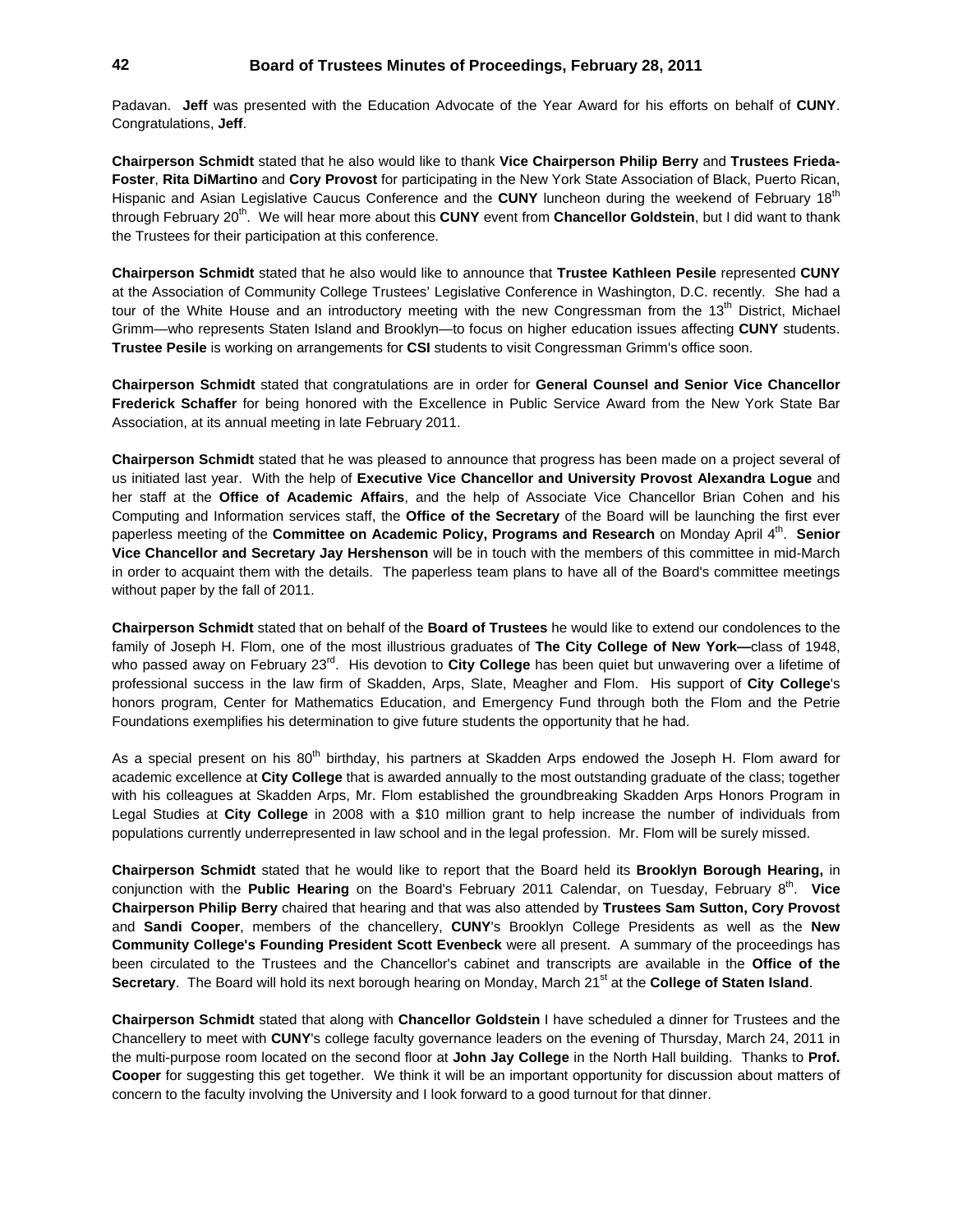CUNY". I would like to ask **UFS** Chair and **Trustee Sandi Cooper** to say a few words about this upcoming event. **Chairperson Schmidt** stated that on March 8th, **CUNY**'s **University Faculty Senate**, in association with the Faculty Senate leaders of SUNY, has organized a poster display in the Legislative Office building lobby featuring graduate student research projects, entitled "Research that Matters: An Exposition of Graduate Research in SUNY and

#### **Statement of UFS Chair and Trustee Sandi E. Cooper:**

 **The Graduate Center** next Tuesday. We have decided to demonstrate to the legislators the importance of what our students do. Last year the SUNY faculty did this alone with undergraduate research. We are expecting to do it next year together with undergraduate research. So you might advise your colleagues who are helping students in research projects to keep in mind the fact that they are going to get a call—in the late fall/early winter next year—to propose students. The majority of the students going now are from **The Graduate Center** in the sciences and social sciences and film program at **City College**. We have a program arranged, thanks to the support of **Senior Vice Chancellor and Secretary Jay Hershenson**. Anybody who would like to come along is welcome to get on a bus at 5 o'clock in the morning next to

- **B. COLLEGE AND FACULTY HONORS: Chairperson Schmidt** called on **Trustee Valerie Lancaster Beal,** who announced the following:
- 1. **Baruch College** Weissman School's History Department has received the first ever Equity Award from the American Historical Association in recognition of its track record in retaining and expanding an ethnically-diverse faculty. Congratulations!
- 2. **Hunter College** was listed as 10<sup>th</sup> of the "Top Ten Best Value Public Colleges for 2011" just released by the *Princeton Review* and *USA Today*. Congratulations!
- 3. **Queens College** Aaron Copeland School of Music Jazz Performance Program Professor and saxophone player Antonio Hart performed at the recent White House State Dinner for the President of China. Congratulations!
- 4. A manuscript written by **CUNY School of Public Health Acting and Founding Dean Kenneth Olden** on *Environmental Health Epigenetics and Efforts to Translate Fundamental Discoveries into "Cures" for Common Diseases,* was accepted by *Health Affairs* Magazine as the "Framing Piece" for its first issue on environmental health. Congratulations!
- **C. STUDENT AND ALUMNI HONORS: Chairperson Schmidt** called on **Trustee Kathleen M. Pesile**, who announced the following:
- 1. A cohort of 47 **Bronx Community College** students majoring in science, technology, engineering and mathematics, recently attended the 25<sup>th</sup> Annual Black Engineer of the Year Award Conference held in Washington, DC. As the only community college in attendance at the conference, **Bronx Community College**  was the only community college in attendance. **BCC** students attended several symposiums exploring such topics as research, career success, scholarships and professional/personal development. **City College** and **Medgar Evers College** also sent a contingency. For more information please refer to the paper around the table entitled "The Beya Experience". Congratulations.
- 2. **Queens College** Aaron Copeland School of Music 2010 alumna Rachel Smyth appeared on *American Idol* in January 2011. She is currently studying on a full scholarship for her master's degree in music at McGill University. Congratulations!
- German Chancellor Fellowship. This prestigious prize is awarded to future leaders who will spend a year 3. **John Jay College** Graduate Student S. Catherine Salzinger was one of the ten U.S. recipients of the 2011 researching restorative justice practices at the University of Tubingen. Congratulations!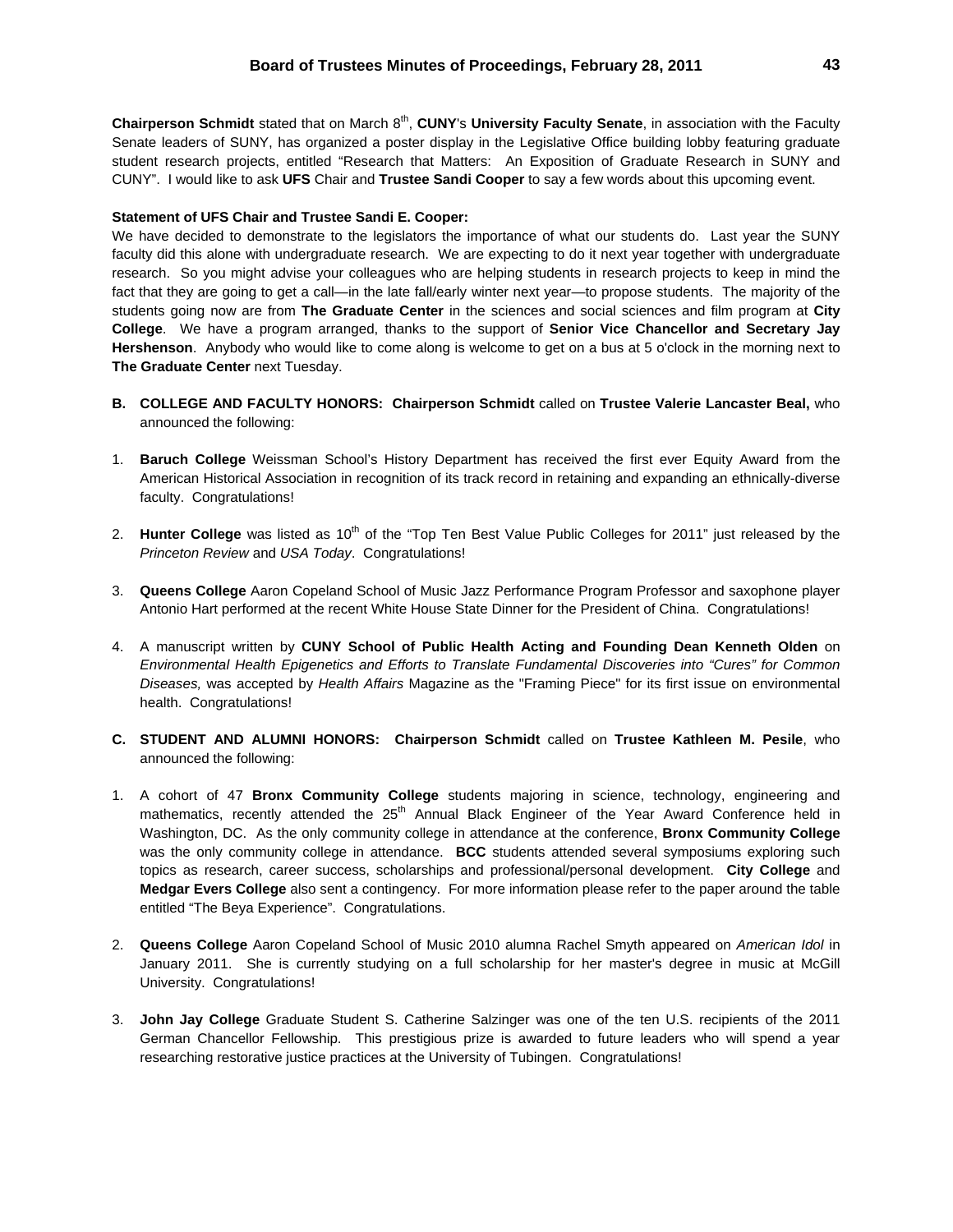- 4. A team of **Baruch College** students competing in the 8<sup>th</sup> Annual Rotman International Trading Competition placed third overall among 46 universities from Australia, China, Thailand, Europe, United Kingdom, United States and Canada. Congratulations!
- 5. For the fourteenth consecutive year, **Hostos Community College** had a 100% pass rate for the American Registry of Radiology Technologists certifying examination with an average score of 89.2. Congratulations!
- 6. A video clip produced by a team of **LaGuardia Community College** students has won the New York Federal Reserve Bank's 2010 Financial Awareness Video competition pilot. This video has played in several local movie theaters for the last two weeks. Congratulations!
- 7. Both the men's and women's swim teams from **Baruch College** won back-to-back CUNYAC Championships this month. Congratulations!
- **D. GRANTS: Chairperson Schmidt** presented for inclusion in the record the following list of grants and bequests of \$100,000 or above received by the University subsequent to the January 24, 2011 Board meeting.

### **BARUCH COLLEGE**

1. \$185,565 **NEW YORK STATE EDUCATION DEPARTMENT** to Noorollah, S., for "Science & Technology Entry Program."

# **BROOKLYN COLLEGE**

- 1. \$247,275 **NATIONAL INSTITUTES OF HEALTH** to Boutis, G., for "Probing Dynamics of Water in Elastin by Q-Space Imaging and Multiple Quantum NMR."
- 2. \$102,866 **NATIONAL INSTITUTES OF HEALTH** to Gibney, B., for "SC3: Thermodynamics of Coupled Binding of Zn(II) and DNA to a Zinc Finger Tumor Suppre."

#### **CITY COLLEGE**

- 1. \$2,028,925 **UNITED STATES DEPARTMENT OF TRANSPORTATION** to Kamga, C., for "UTRC- Admin Yr 23."
- 2. \$1,059,214 **CONGRESSIONALLY DIRECTED MEDICAL RESEARCH PROGRAMS** to Koder, R., for "Designed Proteins as Optimized Oxygen Carriers for Artificial Blood."
- 3. \$385,000 **NATIONAL INSTITUTES OF HEALTH** to Saleque, S., for "Genetic and Epigenetic Regulation of Hematopoiesis."
- 4. \$338,598 **NEW YORK STATE EDUCATION DEPARTMENT** to Slater, M., for "STEP: Gateway to Higher Education."
- 5. \$334,442 **NEW YORK STATE EDUCATION DEPARTMENT** to Roth, M., for "Collegiate Science and Technology Entry Program – CSTEP."
- 6. \$294,059 **NATIONAL INSTITUTES OF HEALTH** to Ghose, R., for "Catalytic Domain Dynamics in Protein Kinases."
- 7. \$264,625 **VARIOUS** to Boudreau, V., for "Colin Powell Center for Policy Studies."
- 8. \$242,500 **NATIONAL INSTITUTES OF HEALTH** to Ryan, K., for "Protein Phosphorylationin Pre-mRNA 3' Cleavage."
- 9. \$202,496 **NATIONAL INSTITUTES OF HEALTH** to Schaffler, M., for "Diffuse Microdamage in Bone: Direct Repair without Remodeling."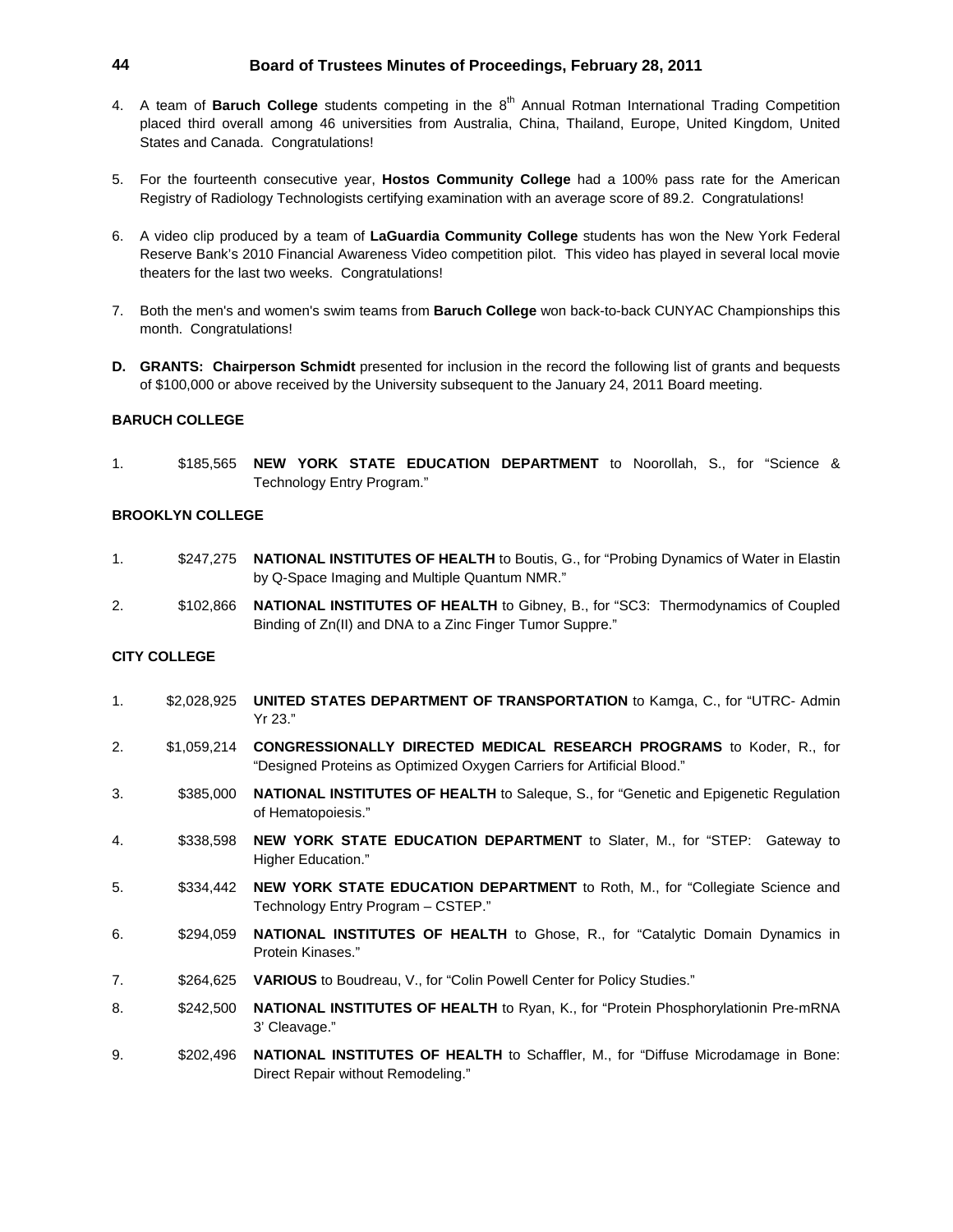- 10. \$135,430 **COLUMBIA UNIVERSITY** to Akins, D., for "Columbia Center for Electron Transport in Molecular Nanostructures."
- 11. \$121,346 **DANA-FARBER CANCER INSTITUTE** to Vazquez, M., for "Evolutionary Dynamics of Brain, Lung, and Hematopoietic Tumors."
- 12. \$102,445 **NEW YORK STATE EDUCATION DEPARTMENT** to Borman, G. and Semel, S., for "STEP: Discovery in Science."

# **HUNTER COLLEGE**

- 1. \$610,346 **NATIONAL SCIENCE FOUNDATION** to Cardoso, E., for "MIND Alliance for Minority Students with Disabilities in Science, Technology, Engineering, & Mathematics."
- 2. \$375,000 **INSTITUTE OF INTERNATIONAL EDUCATION** to Chao, D., for "A Domestic Chinese Language Program under the Language Flagship, An Initiative of the National Security Education Program."
- 3. \$360,000 **NEW YORK STATE DEPARTMENT OF HEALTH** to Filbin, M., for "Spinal Cord Injury Research Board Program."
- 4. \$307,716 **NEW YORK CITY DEPARTMENT OF EDUCATION** to Cohen, S., for "Professional Development Services in Special Education."
- 5. \$205,200 **PHS/NIH/NATIONAL INSTITUTE FOR NEUROLOGICAL DISORDER & STROKE** to Rockwell, P., for "Delineating Neuroprotective Mechanisms Mediated by the VEGFR2 Signaling Pathway."
- 6. \$171,000 **PHS/NIH/NATIONAL INSTITUTE OF MENTAL HEALTH** to Miranda, R., for "Measurement of Social-Cognitive Risk Factors for Suicidal Ideation and Behavior."

### **JOHN JAY COLLEGE OF CRIMINAL JUSTICE**

- 1. \$670,423 **UNITED STATES DEPARTMENT OF EDUCATION** to Carpi, A. and Szur, K., for "A Cooperative Arrangement between John Jay College and Queensborough Community College."
- 2. \$637,563 **UNITED STATES DEPARTMENT OF EDUCATION** to Carpi, A. and Szur, K., for "The Development of a Comprehensive Program."
- 3. \$447,951 **US DOJ COMMUNITY ORIENTED POLICING SERVICES (COPS)** to Kennedy, D., for "The NNSC (National Network for Safe Communities)."
- 4. \$414,666 **UNITED STATES DEPARTMENT OF EDUCATION** to Texeira, K., for "The Upward Bound Program."
- 5. \$243,000 **UNITED STATES DEPARTMENT OF EDUCATION** to Booker, T., for "The Continuation of a Ronald E. McNair Post-Baccalaureate Achievement Education Program."
- 6. \$199,714 **UNITED STATES DEPARTMENT OF EDUCATION** to Lents, N. and Carpi, A., for "Program for Research Initiatives for Science Majors (PRISM) at a Hispanic-serving Institution."
- 7. \$129,567 **STATE EDUCATION DEPARTMENT** to Kobilinsky, L. and Pilette, R. for "Collegiate Science Technology Entry Program (CSTEP)."
- 8. \$100,000 **USDOJ OFFICE OF JUSTICE PROGRAMS BUREAU OF JUSTICE ASSISTANCE** to Knight, A. and Terry, K., for "Partnership with the Fortune Society."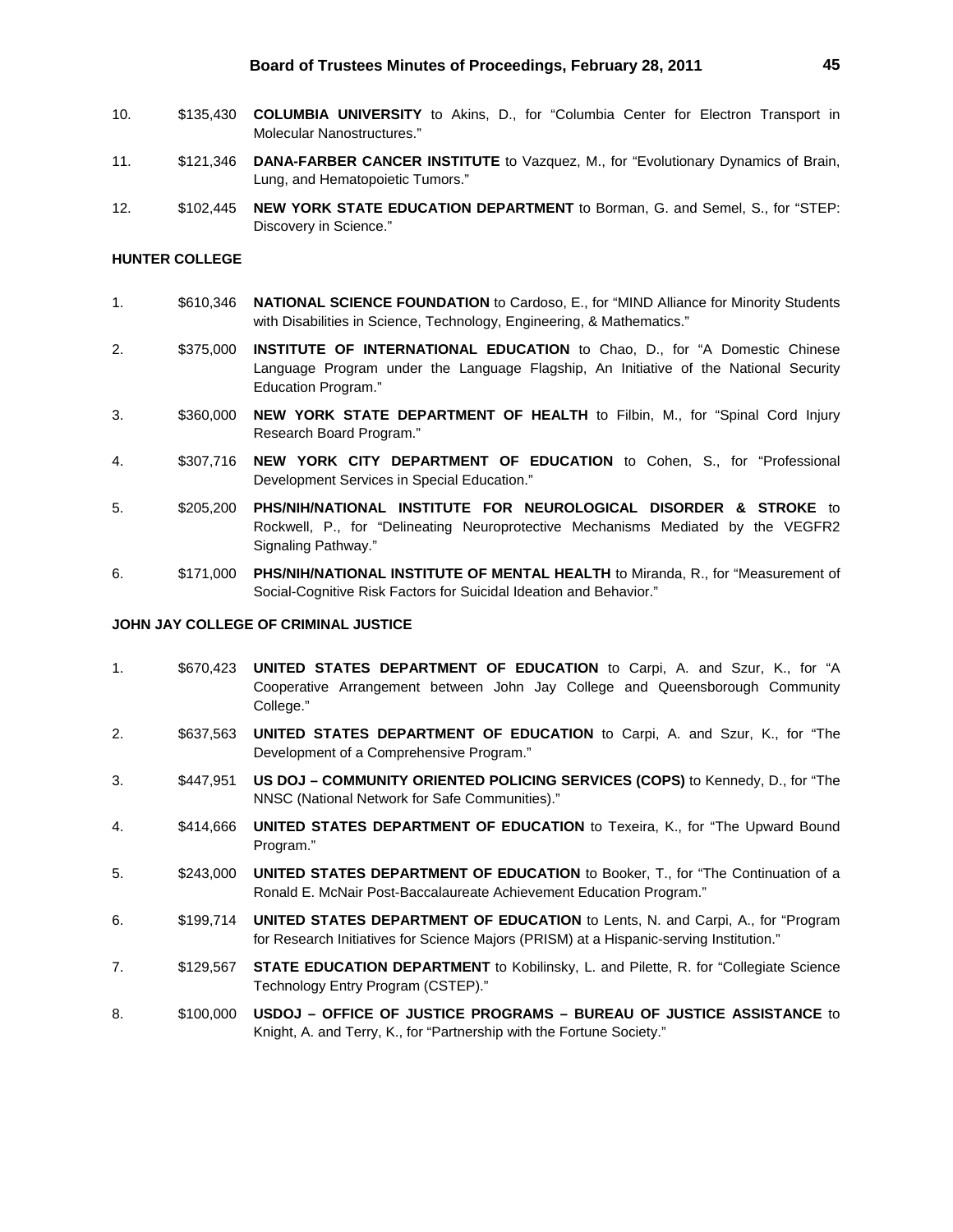# **LAGUARDIA COMMUNITY COLLEGE**

- 1. \$598,901 **NEW YORK STATE EDUCATION DEPARTMENT** to Dick, M., for "Workforce Investment Act."
- 2. \$141,061 **NEW YORK STATE DEPARTMENT OF LABOR** to Gzifa, A., for "Jobs for Youth Program."

# **LEHMAN COLLEGE**

- 1. \$575,000 **UNITED STATES DEPARTMENT OF EDUCATION** to Whittaker, R., for "Title V Developing Hispanic Serving Institutions."
- 2. \$204,426 **NEW YORK STATE DEPARTMENT OF EDUCATION** to Rothstein, A., for "Science and Technology Entry Program."

### **QUEENS COLLEGE**

- 1. \$193,750 **NATIONAL INSTITUTES OF HEALTH** to Bittman, R., for "Synthesis of Novel Bioactive Sphingolipids as a Resource."
- 2. \$110,462 **NEW YORK CITY DEPARTMENT OF EDUCATION** to Ludman, A., for "Title IIB Mathematics Science Partnership Program on behalf of Community School District No. 24."

### **COLLEGE OF STATEN ISLAND**

- 1. \$241,842 **NEW YORK STATE DEPARTMENT OF EDUCATION** to Lubrano, A., for "Science and Technology Entry Program (STEP)."
- 2. \$230,621 **NEW YORK STATE DEPARTMENT OF EDUCATION/VOCATIONAL & TECHNOLOGY EDUCATION ACT** to Various, for "Perkins III Formula Grant."
- 3. \$193,952 **NEW YORK STATE DEPARTMENT OF EDUCATION** to Lubrano, A., for "Collegiate Science and Technology Entry Program (C-STEP)."
- **E. ORAL REPORT OF THE CHANCELLOR: Chancellor Goldstein** presented the following report:

 Let me start with the state budget, in which negotiations are fully under way. All of you at your seats have a copy of on the capital side, for your information. Needless to say, the state's fiscal situation continues to be very difficult beyond what the governor has proposed, but we continue to hammer away at this with allegiance of people. I will be up in Albany again to make my rounds to speak with the leadership of both the Assembly and the Senate, as well as my testimony before the New York State Assembly Ways and Means and Senate Finance Committees, which I gave on February 10. You also have a gold sheet that represents the University's priorities both on the operating side and indeed. I do not expect that we will get consideration further on the request for assistance in our operating budget with the governor's people.

 the board, we will very soon start a fresh master plan and we will certainly engage with the board and fully with the Our efforts continue around trying to secure the University's balance sheet now and in its future, and very much part of that is proposing again consideration for the **CUNY** Compact, which is a financing vehicle that derives its numbers from the CUNY Master Plan that was approved by the board in 2008. Indeed, **Mr. Chairman** and other members of members of the University community to craft that particular document. Embedded in the financing plan for the next master plan will again be our unrelenting efforts to try to secure a rational tuition policy. All of you know that tuition is a helter-skelter effort both at SUNY and **CUNY,** and both SUNY and **CUNY** are joining hands again this year to try to convince the legislature of the importance of a rational tuition policy. For the last ten years this board has stood shoulder-to-shoulder with me as we have tried to get the idea of a rational tuition policy embedded into state policy and hopefully we are going to make progress this year.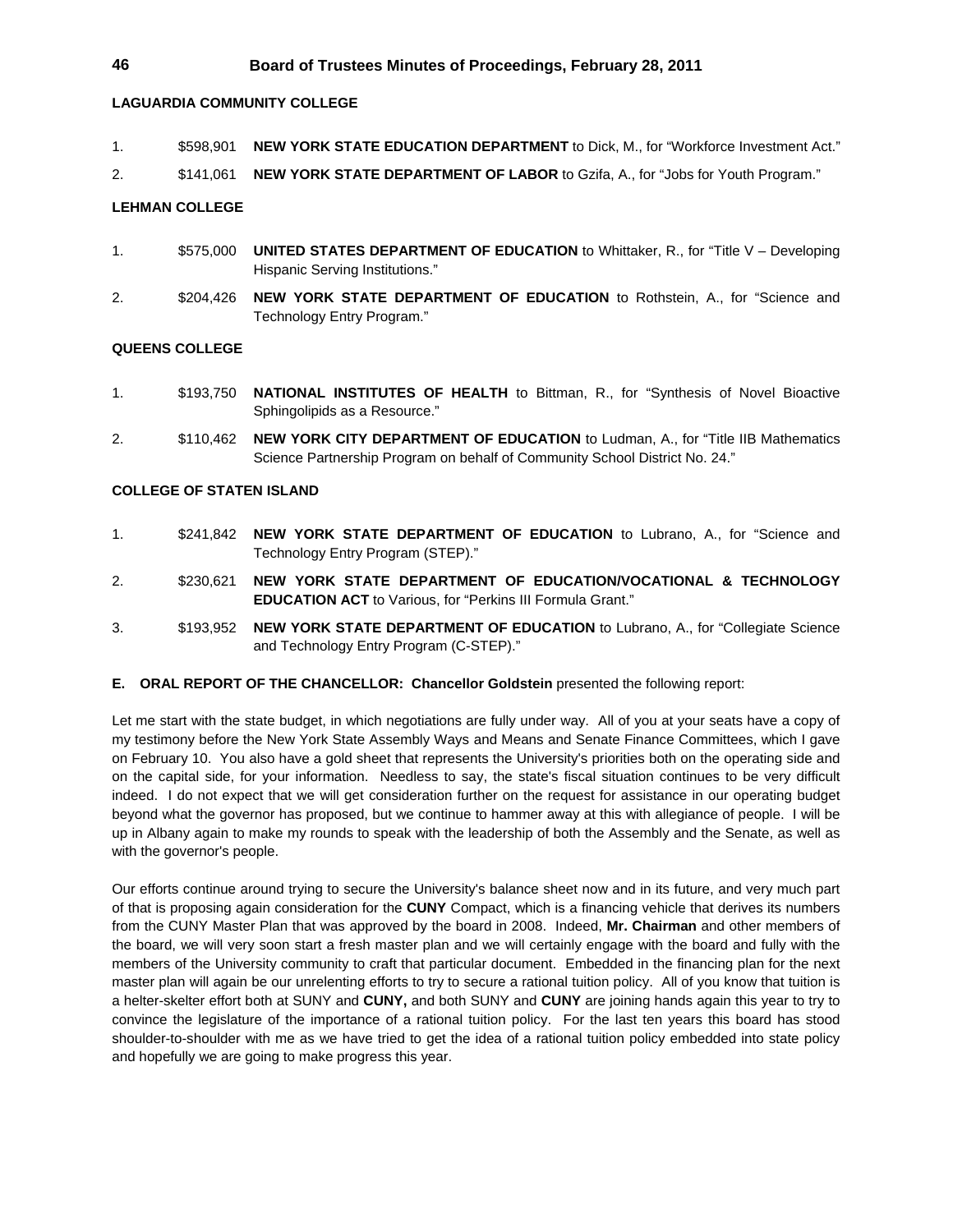All of our colleges again are engaged in lobbying visits to Albany as well as district offices. I have asked a number of presidents to take the lead in each borough: **Ricardo Fernández** in the Bronx, **James Muyskens** in Queens, **Tomás Morales** in Staten Island, **Jeremy Travis** in Manhattan and **Russell Hotzler** in Brooklyn. Of course we always depend on our student representative, **Trustee Cory Provost**, to be involved in campaigning as well. We really appreciate your efforts as we continue down this road.

The chairman mentioned the **CUNY** luncheon at the Black, Puerto Rican, Hispanic and Asian Caucus weekend that took place on February 19. We had the occasion at our luncheon to recognize Robert Reffkin, who is a newly installed member of the **CUNY** Business Leadership Council and a vice president at Goldman Sachs. He has been enormously energetic and showed his largess through many efforts to help **CUNY** students, in particular with a very successful mentoring program. It was a wonderful luncheon, very well attended, and there continues to be a lot of high regard, respect and affection for the work that goes on at this University.

The leaders on both the Senate and the Assembly side are expected to agree on revenues by March 1. If they do not, then Comptroller Thomas DiNapoli, by statute, will impose a revenue target by March 5. The state budget is scheduled to be adopted by March 31 and from everything that I can determine, with certainly incomplete information, the state is well on its way to actually achieving that target of putting the budget to bed by that particular time.

Our efforts will continue after the budget is adopted, and that is when we think a tuition policy is really going to be seriously entertained. As I reported at our last meeting, the governor did not embed a tuition recommendation for SUNY or **CUNY** in his executive budget, but he did recognize the revenue that this board supported in granting a tuition increase for the spring semester. I will tell you without any hesitation at all that was a very important decision that we made here. Had we not had that revenue embedded into our operating budget we would be in a more difficult situation than we are facing now. It certainly mitigated a lot of the problems that would have been in effect.

 Moving on to the city budget, Mayor Bloomberg issued his FY2012 Preliminary Budget on February 17. The budget current year's target includes a \$4 million restoration from the New York City Council and, in addition, the tuition reductions previously announced by the mayor in the fall were included in his financial plan. For **CUNY**, the reduction targets for our community colleges are about \$7.8 million in the current year, slated to be \$16 million in FY2012. The increase that we imposed in January helped with another \$6 million in the current year. Again, had we not had the tuition and the help from the city council, our community colleges would have felt even greater stress than they are facing right now. The mayor will issue his executive budget for FY2012 sometime in the spring, after the state has adopted its budget.

with a university to develop and operate an engineering school or an applied science school here in New York City. with a university to develop and operate an engineering school or an applied science school here in New York City.<br>When I heard about this, I initiated a conference call with the heads of New York University, Columbia Univ we will see. As I reported to the board at our last meeting, Mayor Bloomberg recently announced that the city would like to partner Sinai, and Cornell University to see if we could have a discussion with the intention of coming up with a certain set of themes that would make sense for the institutions. I am pleased to tell you that based upon the very good work that I have asked **Vice Chancellor Gillian Small** to do with the vice presidents for research and deans of research at those institutions, we expect to put in a proposal partnering with New York University, IBM, Carnegie Mellon University and the University of Toronto, and another proposal with Columbia University. Both New York-based institutions are seeking to partner with us as a result of that set of conversations we initiated several weeks ago. We were invited to a small reception about three weeks ago at the Metropolitan Museum of Art, where Mayor Bloomberg, Seth Pinsky and others in the administration talked about this program. We are hopeful that we will be involved and

I expressed concern before this board about the federal Pell grant program, which we now know is expected to run at a \$20 billion deficit commencing with FY2012. The U.S. House of Representatives recently passed a budget bill known as H.R.1, which proposes a reduction in the maximum Pell grant award by \$845. That would greatly affect our Pell recipients and cost **CUNY** students collectively about \$75 million. The bill also proposes eliminating the Supplemental Educational Opportunity Grant program, which is available to undergraduates with exceptional financial need. If enacted, this cut would cost **CUNY** students an additional \$6.8 million.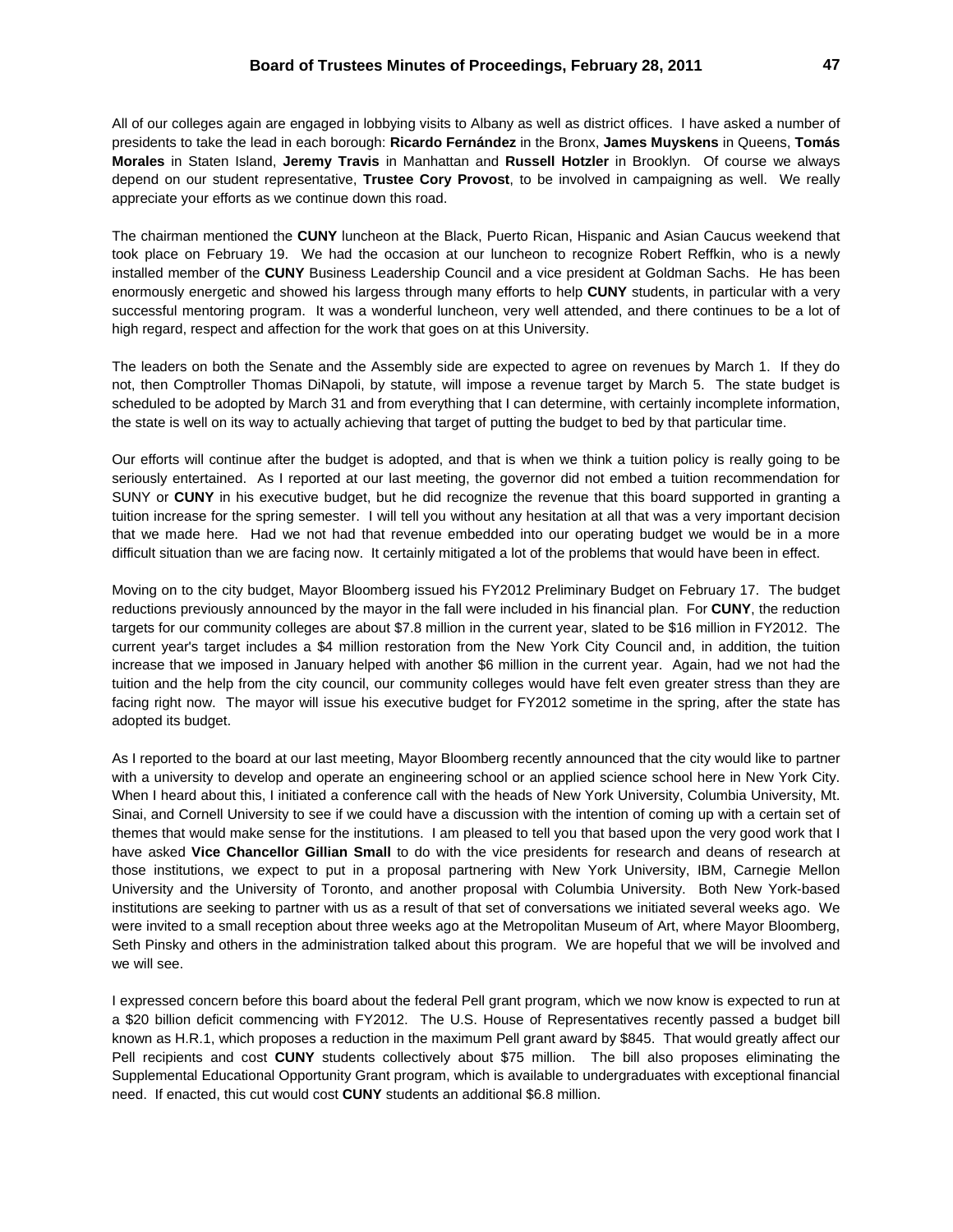them to join me in expressing their deep concern about these proposals in the House of Representatives. We also As I have said before, these proposed cuts would result in a dramatic problem for a number of our students and we are taking the initiative to try to prevent that from happening. I have composed an op-ed piece about the Pell grant program. I have also written to all of the heads of public higher education institutions around the United States asking initiated an e-mail campaign to members of the New York congressional delegation. We are also working with Cassidy & Associates to really get the message across. If enacted, these changes would have harmful effects on **CUNY** students and we want to do everything in our power to try to mitigate against those potential cuts.

 Under the leadership of **Executive Vice Chancellor and University Provost Alexandra Logue**, we continue to work diligently to pursue a revised general education framework and transfer credit policies to enhance the progress of **CUNY**'s large numbers of transfer students. In the spirit of the integrated university, we aim to create clear curricular pathways for students who move among or within any of our colleges. I have addressed the board on this issue before. It is my intention to recommend to the board in June that we establish a framework for this effort. This effort is going to be long and complex and must be driven by the faculty across the University. Other universities have done it a different way through an on-high or sledge hammer approach, either by a board or a state legislature. I just do not think that really is the way to go.

 institutions to four-year institutions. We have worked at this for decades and we still do not have it right. The will is But whenever you have a discussion like this you have to have a foundation to start. You have to establish initial conditions for that discussion and that is what I expect to bring to the board in June—nothing more than a framework for discussions, initial conditions under which we start a very thorough conversation with large numbers of faculty across the University. At the end of the day, what we hope to achieve is a true seamless connection between our University's colleges, and not just community colleges to senior colleges. We also have students that start at senior colleges and transfer to two-year institutions, from two-year institutions to two-year institutions and from four-year there and I think at the end of this process we will be in a very different place. We have created a dedicated website, www.cuny.edu/pathways, which provides information that we have gathered and reviews in detail the process that we are about to undertake. There is an opportunity to provide feedback via the website and we encourage all members of the University community to do so.

Last spring, **Mr. Chairman** and other members of the board, I introduced Jennifer Rubain, then the University's new dean for recruitment and diversity, to all of you. One of Jennifer's first responsibilities was to coordinate a **CUNY**  diversity study to examine all aspects of our many diversity programs. I am pleased to report that the Diversity Study Steering Committee, chaired by Asian American/Asian Research Institute Director Joyce Moy, held its first meeting on February 23. I gave the committee its charge to conduct a rigorous and comprehensive evaluation of current recruitment and retention policies, initiatives and activities at **CUNY**; identify and document best practices that develop and promote diversity; and identify institutional barriers that hinder diversity throughout the system and make recommendations for their elimination in order to increase the representation of underrepresented groups, enhance their experiences within the University and strengthen the climate of diversity. I am deeply appreciative of the committee's participation and grateful for the guidance of **Vice Chancellor Ginger Waters** and Dean Robain in this important effort.

I am very pleased to tell you that **CUNY-TV** received a record eight New York Emmy Award nominations for its innovative programming. You can see a big smile on the face of **Senior Vice Chancellor and Secretary Jay Hershenson**. We will watch those proceedings with great interest and look forward to bringing home the gold again as we did last year.

 out four-to-five times per year. It is lively, informative and well written, and it is a great lens on the wonderful work The spring edition of *CUNY Matters* is around the table and includes a special focus on many important areas at **CUNY**, such as the "CUNY value," credit transfers and e-books. Congratulations once again to the *CUNY Matters*  team for putting together this first-rate publication. Take some time and read this extraordinary publication. It comes that goes on at this University. I want to pay particular homage—other than to **Senior Vice Chancellor and Secretary Jay Hershenson,** who oversees all of this—to University Director of Communications and Marketing Michael Arena, Managing Editor Barbara Shea, Director of Graphic Design Rich Sheinaus, Issue Designer Miriam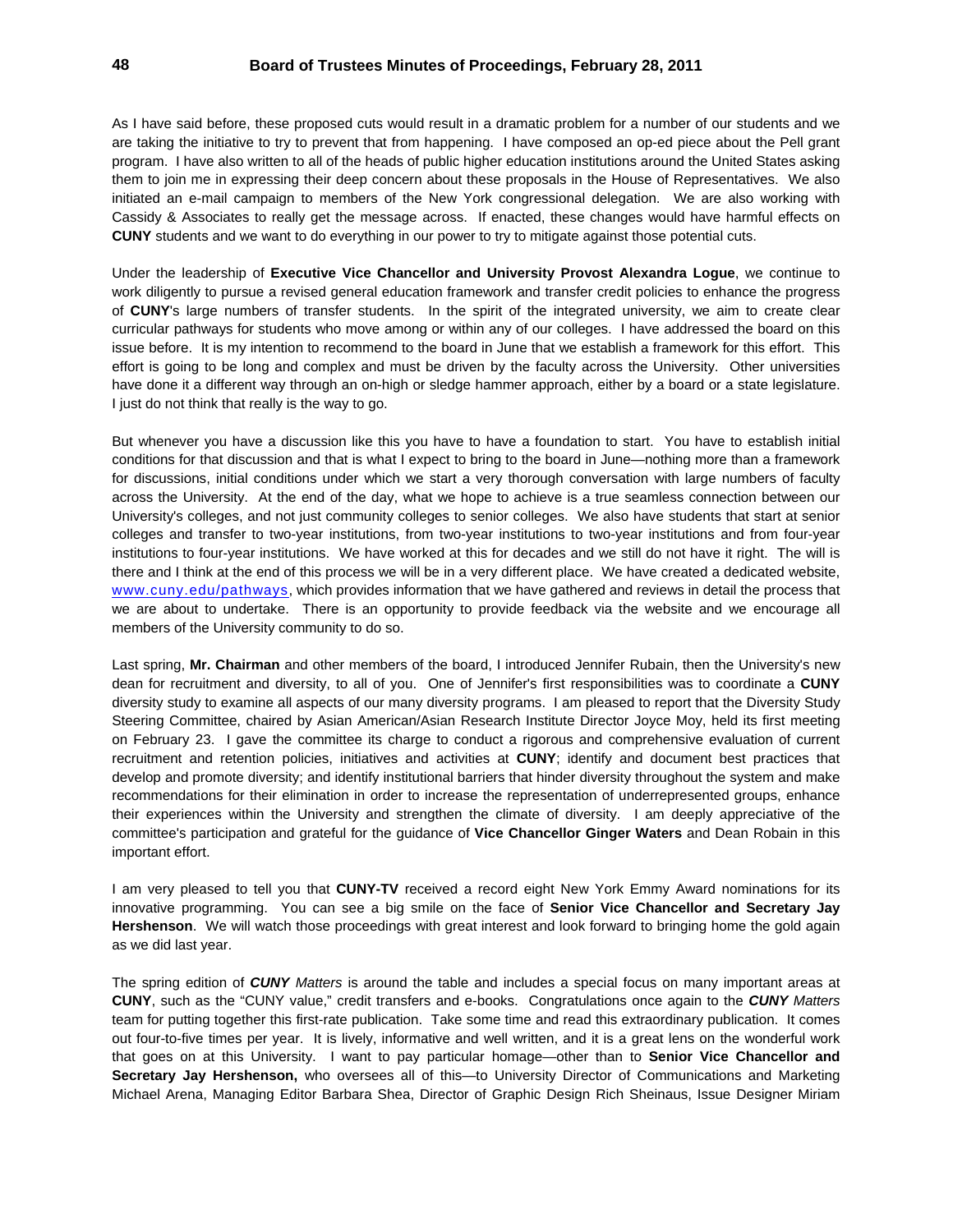Smith, and the contributing writers, designers and photographers.

 help promote scientific literacy across the University and this was the second year of the competition. We have with On Thursday, February 24, the University sponsored the 2010 CUNY Nobel Science Challenge, a program consistent with our Decade of Science initiative. **Vice Chancellor Gillian Small** started the CUNY Nobel Science Challenge to us today both faculty and students who worked with **Vice Chancellor Small** on this program. I would like to acknowledge a wonderful and dear friend of long standing, the former president of the American Physical Society, and a very eminent physicist, Prof. Myriam Sarachik, who is in our audience. Myriam, thank you for all of your work.

We also have a bevy of possible future noble laureates in the audience: Laura Sermasan from **Hunter College**, who won first place in physics; Varkey Mathew from Hunter College, who earned second place in physics; Andrey Galper from New York City College of Technology, who won third place in physics; Raymond Zhou from Hunter college, who took first place in chemistry; and Syeda Hussaini from the College of Staten Island, the third-place winner in chemistry. I am also told that Syeda is here with her mother, Sadia Hussaini.

Also here today is Joshua Felipe, a senior at **Hunter College** who, as the first-place winner in economics, won an iMac computer and, as the overall grand-prize winner, received a \$3,000 award. Joshua is majoring in economics and minoring in mathematics. We bonded immediately when I met him. His academic interests include econometrics, probability theory, industrial organization, finance, and economic history. He is an economics tutor and recently completed an internship at Ogilvy & Mather, a global advertising and marketing research firm. After graduation Joshua plans to work for a year before pursuing his doctoral studies. Prior to entering **Hunter**, Joshua served four years in the U.S. Army as a medic and nurse. He is a member of the Golden Key International Honor Society and has been on the dean's list every semester since enrolling at **Hunter**. I asked Joshua to come and introduce himself to all of you. Joshua, we are deeply admiring of you and thank you for taking the time to address our board.

### **Statement of Mr. Joshua Felipe:**

 as it is a very important endeavor of promoting scientific literature, not only for me but also for the community where I come from. I had a wonderful experience as a contestant, as the challenge impels you to learn independently and to It was a great honor to be a recipient of the CUNY Nobel Science Challenge Award, and actually being a native New Yorker with parents in the Dominican Republic, I found it to be very important to actually participate in the challenge, effectively communicate and interpret technical literature, which is so vital in our world today. Besides that, thank you for inviting me here. It was a great pleasure. I did not even know these meetings took place, but I guess it is to help all of us here and I appreciate it on behalf of the rest of the students. Thank you.

**Upon motions duly made, seconded and carried, the following resolutions were adopted: (Calendar Nos. 1 through 7)** 

**NO. 1. CHANCELLOR'S UNIVERSITY REPORT:** RESOLVED, That the Chancellor's University Report for February 28, 2011 (including Addendum, Errata and Table Items) be approved:

### **A. ADDENDUM – the following revises CUR, ADDENDUM Report, February 28, 2011:**

 **Revision of a Previous Action Graduate School of Journalism Faculty Journalism Reappointment** 

| <b>Title</b>      | <b>Functional Title</b> | <b>Name</b>    | Type         | <b>Eff From</b> | Eff To    | <b>Comments</b>                                          |
|-------------------|-------------------------|----------------|--------------|-----------------|-----------|----------------------------------------------------------|
| Assc<br>Professor | Assc<br>Professor       | Beinart, Peter | Tenure Track | 8/24/2011       | 8/31/2011 |                                                          |
| Assc<br>Professor | Assc<br>Professor       | Beinart, Peter | Tenure       | 9/01/2011       |           | Reappointment<br>with Early Tenure<br>Effective 9/1/2011 |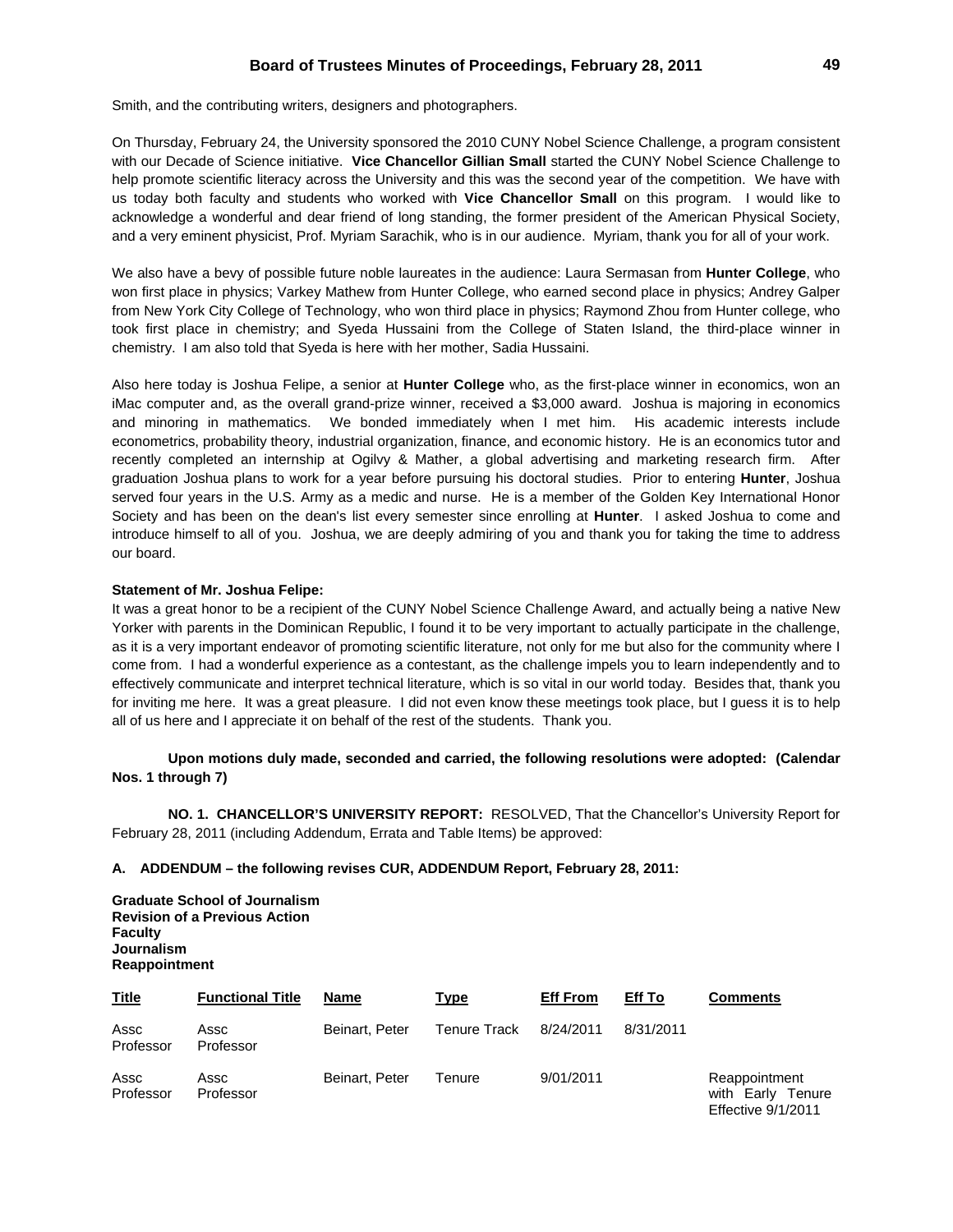**NO. 2. APPROVAL OF MINUTES:** RESOLVED, That the minutes of the regular Board meetings and Executive Session of January 24, 2011 be approved.

# **NO. 3. COMMITTEE ON FISCAL AFFAIRS:** RESOLVED, That the following item be approved:

# **A. BOROUGH OF MANHATTAN COMMUNITY COLLEGE - PURCHASE OF CUSTODIAL SERVICES:**

 to fiscal year ending June 30, 2011. The contract shall include four one-year options for the University to renew in its RESOLVED, That the Board of Trustees of The City University of New York authorize the General Counsel to execute a contract on behalf of Borough of Manhattan Community College to purchase custodial services for its leased spaces at 70 Murray Street, the West Street Trailers, and 108 Cooper Street. The contract shall be awarded by the college to the lowest responsive and responsible bidder pursuant to law and University regulations. Such purchase shall not exceed a total estimated cost of \$414,000 chargeable to FAS code 217701400 from date of award best interest. The contract shall be subject to approval as to form by the University Office of General Counsel.

EXPLANATION: Borough of Manhattan Community College will use these services to provide custodial services at the leased spaces at 70 Murray Street, the West Street Trailers, and 108 Cooper Street, which were acquired after the loss of Fiterman Hall on September 11, 2001.

## **Report of Fiscal Affairs Committee Chair Joseph J. Lhota:**

Following the approval of the action item by the committee, University Controller Barry Kaufman reported on the meeting of **Fiscal Affairs Audit Subcommittee** held on January 26<sup>th</sup>. The University's external auditors KPMG presented their findings on the University's 2010 consolidated financial statements and issued their clean, unqualified opinion on the basic financial statements as of and for the year ended June 30, 2010. In its management letter to the **Audit Subcommittee** KPMG identified one significant deficiency in internal control regarding the University's financial reporting process. The auditors recommended more timely yearend financial analysis and review of component units. To achieve this the auditors recommended quarterly financial closures.

Mr. Kaufman indicated his agreement with their recommendations but noted that until the various Legacy systems are converted to CUNYfirst, the University should implement a mid-year close and a yearend close. Following this **Associate Vice Chancellor Matthew Sapienza** gave an update on the state and city budget. Following that **Associate Vice Chancellor Matthew Sapienza** and University Chief Investment Officer Janet Krone reported on the University's investment portfolio. I would like to take this opportunity to report to the **Board of Trustees** on the meeting of **Fiscal Affairs Subcommittee on Investments** held on February 7<sup>th</sup>. At that meeting Cambridge Associates made a presentation on the reallocation of non-marketable allocations to equity and the consideration of a global equity manager

 be added to emergent market equity, increasing it from 5% to7% and the remaining 3% to be divided equally between motions were presented at the table. One motion was to hire Dimensional Fund Advisors (DFA), a small-cap A motion followed to reallocate the 5% non-marketable alternatives to equity as follows: 2% of the 5% allocation to U.S. and non U.S. equity instruments. Following a discussion the motion was unanimously approved. At this point, the subcommittee went into Executive session for a presentation that was presented by Daniel Kurtz of the law firm of Skadden Arps on the New York Prudent Management of Institutional Funds Act. Following the Executive session two emergent fund equity manager for up to 2% of the position, and a second motion was to hire Colchester Global Investments Limited, a global bond manager for up to 5% of our fixed income allocation. Following discussion, both items were unanimously approved.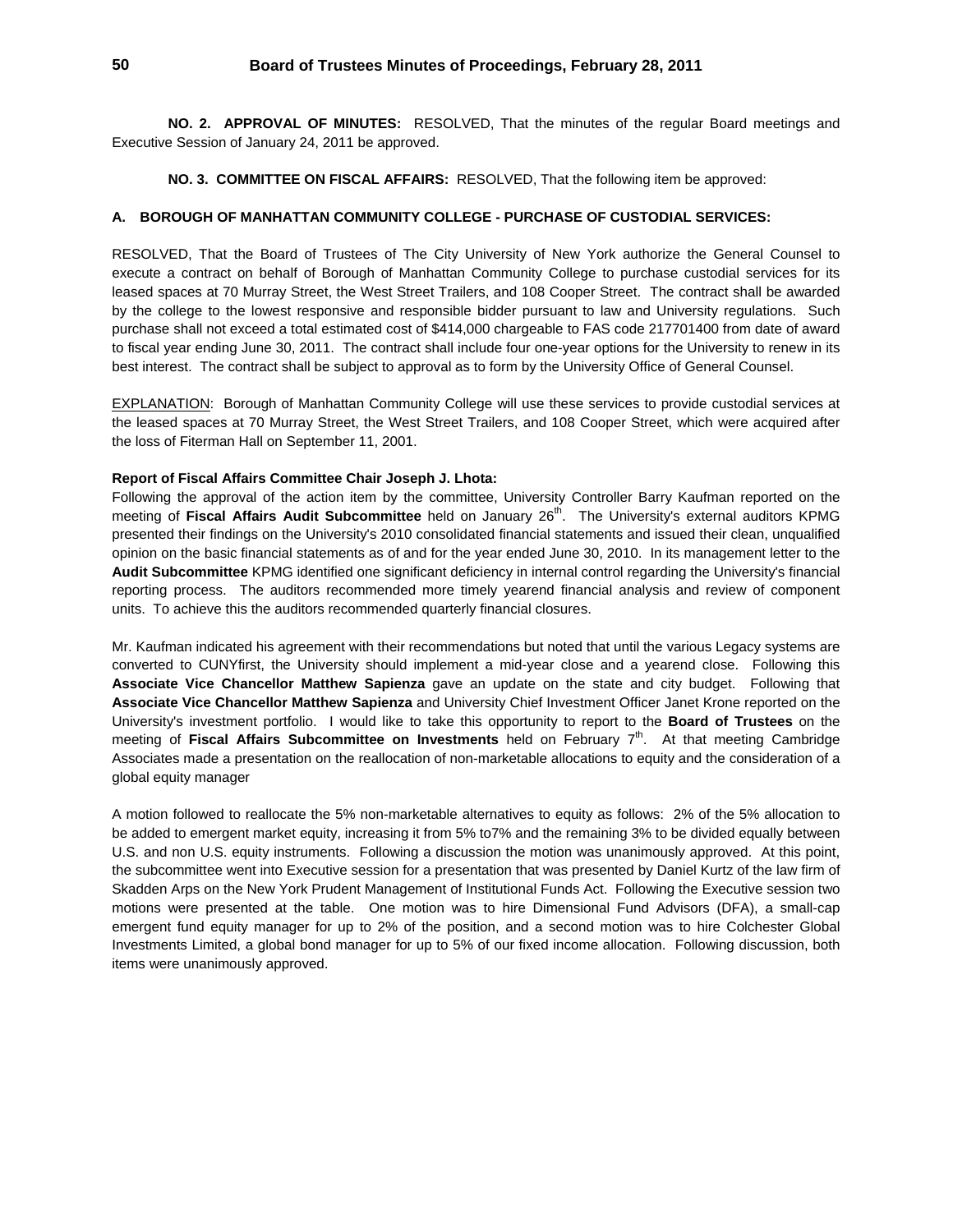**NO. 4. COMMITTEE ON ACADEMIC POLICY, PROGRAMS AND RESEARCH:** RESOLVED, That the following items be approved:

#### **A. THE CITY UNIVERSITY OF NEW YORK - ESTABLISHMENT OF THE NEW COMMUNITY COLLEGE:**

 RESOLVED, That the establishment of the new community college be approved effective March 1, 2011 subject to financial ability.

EXPLANATION: In the spring of 2008, Chancellor Matthew Goldstein initiated a process for developing a model for a new CUNY community college. Driving this effort was the projected growth in student enrollment at CUNY's six community colleges<sup>1</sup> and the belief that a community college structured differently might better address the persistent challenges of improving graduation rates and preparing students for further study and job readiness.

There is an undisputable need to deliver education at the community college level to more students in New York City. city's vast private, non-profit and government arenas. This proposal is the product of several years of work toward In addition, in order to increase the retention and graduation rates of community college students, Chancellor Goldstein has charged the CUNY community to develop a new and imaginative model of delivering education that can be shared with and duplicated at other institutions. All students will have a common full-time first year liberal arts experience that will integrate into the curriculum a better understanding of the world of work. Each program is designed to allow the graduates to contribute to a thriving and sustainable New York City through employment in the this goal.

### **B. NEW COMMUNITY COLLEGE - REGISTRATION OF THE FIRST EIGHT DEGREE PROGRAMS:**

a - RESOLVED, That the establishment of a program in Business Administration leading to the Associate in Arts degree at the new community college be approved effective March 1, 2011 subject to financial ability.

b - RESOLVED, That the establishment of a program in Energy Services Management leading to the Associate in Applied Science degree at the new community college be approved effective March 1, 2011 subject to financial ability.

c - RESOLVED, That the establishment of a program in Environmental Science leading to the Associate in Science degree at the new community college be approved effective March 1, 2011 subject to financial ability.

d - RESOLVED, That the establishment of a program in Health Information Technology leading to the Associate in Applied Science degree at the new community college be approved effective March 1, 2011 subject to financial ability.

e - RESOLVED, That the establishment of a program in Human Services leading to the Associate in Arts degree at the new community college be approved effective March 1, 2011 subject to financial ability.

f - RESOLVED, That the establishment of a program in Information Technology leading to the Associate in Applied Science degree at the new community college be approved effective March 1, 2011 subject to financial ability.

g - RESOLVED, That the establishment of a program in Liberal Arts and Sciences leading to the Associate in Arts degree at the new community college be approved effective March 1, 2011 subject to financial ability.

h - RESOLVED, That the establishment of a program in Urban Studies leading to the Associate in Arts degree at the new community college be approved effective March 1, 2011 subject to financial ability.

EXPLANATION: The above eight initial programs of study to be offered by the new community college represent a wide range of disciplines and degree types. Research done with respect to market interest as well as employment prospects upon graduation pointed to these eight fields of study as an academic point of departure. While some are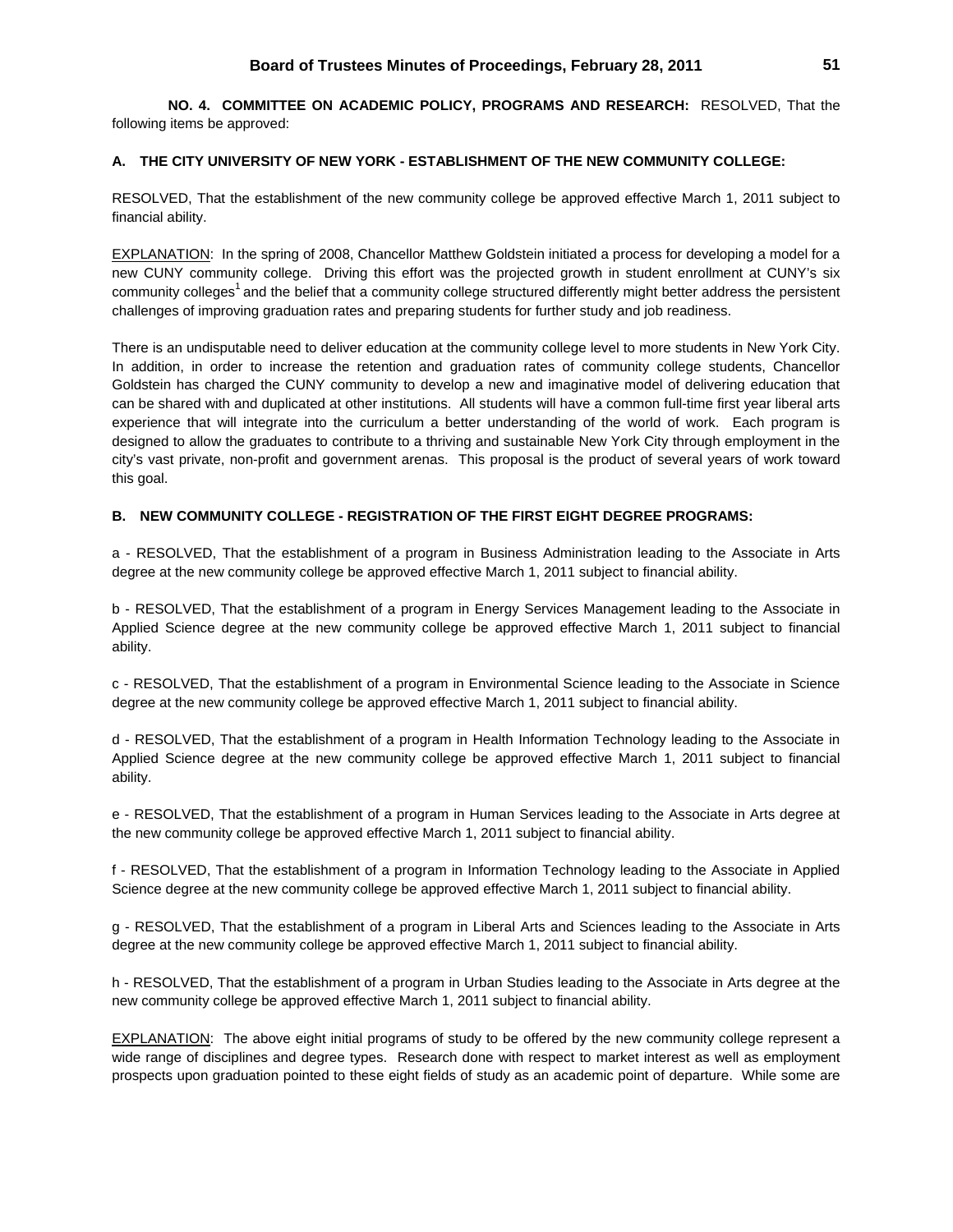more focused on immediate employment and others on transferability to a senior college, all programs have been designed to allow students to achieve both goals upon graduation.

# **C. KINGSBOROUGH COMMUNITY COLLEGE AND JOHN JAY COLLEGE OF CRIMINAL JUSTICE - AS/BS JOINT PROGRAM IN SCIENCE FOR FORENSICS/FORENSIC SCIENCE:**

RESOLVED, That the joint programs in Science for Forensics leading to the Associate in Science degree at Kingsborough Community College, and the program in Forensic Science leading to the Bachelor of Science degree at John Jay College for Criminal Justice, be approved, effective March 1, 2011, subject to financial ability.

EXPLANATION: The purpose of the proposed joint registration is to provide Kingsborough Community College students with the first two years of the existing four-year degree program in Forensic Science offered at John Jay College of Criminal Justice, and to guarantee Kingsborough graduates seamless transfer into the upper division baccalaureate program at John Jay with no loss of credit. All of the required courses in the proposed A.S. program are already offered on a regularly scheduled basis at Kingsborough. The program requires the additional of no new full-time faculty members. Thus, the program will be an appropriate and cost effective addition to the career-oriented liberal arts programs already offered at the College.

# **D. MEDGAR EVERS COLLEGE - ABOLITION OF THE DEPARTMENT OF ASSOCIATE DEGREE NURSING AND PRACTICAL NURSING AND OF THE DEPARTMENT OF BACHELOR'S DEGREE NURSING, AND THE ESTABLISHMENT OF THE DEPARTMENT OF NURSING:**

#### Abolition of Department of Associate Degree Nursing and Practical Nursing

RESOLVED, That, effective March 1 2011, the Department of Associate Degree Nursing and Practical Nursing be abolished at Medgar Evers College in the School of Science, Health and Technology.

EXPLANATION: Pursuant to a thorough review and with the agreement of the faculty involved, Medgar Evers College proposes to abolish the existing Department of Associate Degree Nursing and Practical Nursing and to establish a new Department of Nursing. The new Department of Nursing will provide a home for the practical nursing certificate program, the associate degree (RN) nursing program and the baccalaureate degree nursing program at the College.

The abolition of the Department of Associate Degree Nursing and Practical Nursing has been reviewed and approved at The College by the appropriate bodies. The abolition of the Department of Associate Degree Nursing and Practical Nursing will neither impact degree programs or courses offered by the College nor affect the tenure or seniority of any Faculty member.

A separate resolution is being submitted to the Board of Trustees via the University Report to effect the transfer of personnel to the new Department of Nursing. Contingent upon approval of the Board of Trustees, designated faculty of the Department of Associate Degree Nursing and Practical Nursing will be transferred to the new Department of Nursing, effective February 1, 2011, with their present rank and status. These actions have been reviewed at the College by the relevant bodies. The resolution regarding these personnel actions will be recommended to the Board of Trustees in the February 2011, University Report.

### Abolition of Department of Bachelor's Degree Nursing

RESOLVED, That, effective March 1, 2011, the Department of Bachelor's Degree Nursing be abolished at Medgar Evers College in the School of Science, Health and Technology.

EXPLANATION: Pursuant to a thorough review and with the agreement of the faculty involved, Medgar Evers College proposes to abolish the existing Department of Bachelor's Degree Nursing and to establish a new Department of Nursing. The new Department of Nursing will provide a home for the practical nursing certificate program, the associate degree (RN) nursing program and the baccalaureate degree nursing program at the College.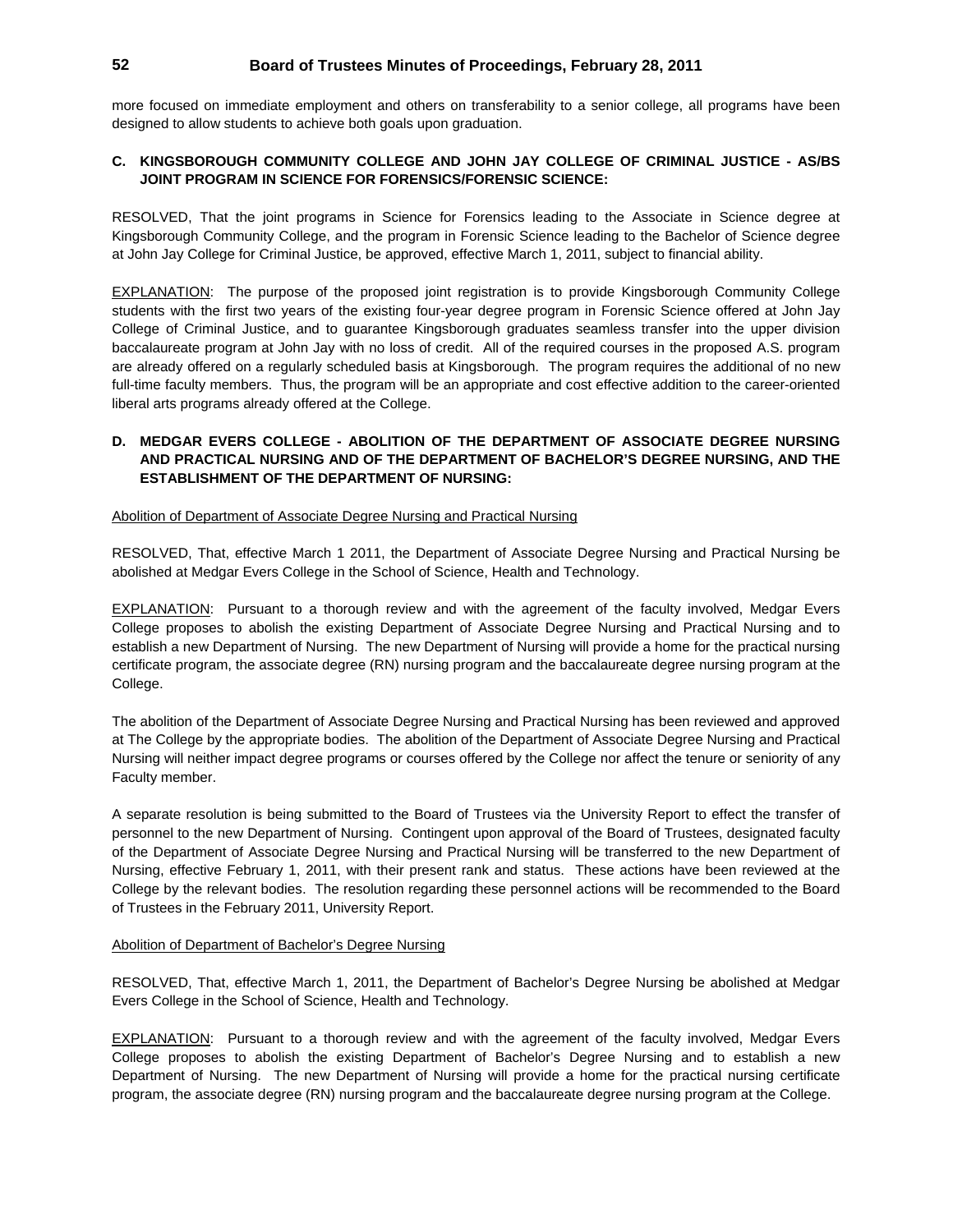The abolition of the Department of Bachelor's Degree Nursing has been reviewed and approved at the College by the appropriate bodies. The abolition of the Department of Bachelor's Degree Nursing will neither impact degree programs or courses offered by the College nor affect the tenure or seniority of any faculty member.

A separate resolution is being submitted to the Board of Trustees via the University Report to effect the transfer of personnel to the new Department of Nursing. Contingent upon approval of the Board of Trustees, designated faculty of the Department of Bachelor's Degree Nursing will be transferred to the new Department of Nursing, effective February 1, 2011, with their present rank and status. These actions have been reviewed at the College by the relevant bodies. The resolution regarding these personnel actions will be recommended to the Board of Trustees in the February 2011, University Report.

#### Establishment of the Department of Nursing

RESOLVED, That the Department of Nursing be established at Medgar Evers College in the School of Science, Health and Technology, effective March 1, 2011.

EXPLANATION: Until 2005, the three nursing programs in the School of Science, Health & Technology at Medgar Evers College were housed in a single Nursing Department. In 2005, in response to arguments of the Nursing faculty that the three nursing programs have very different professional objectives and goals and should, therefore, have separate homes, the Board of Trustees approved the creation of two Departments of Nursing: the Department of Associate Degree Nursing and Practical Nursing as a home for the LPN licensure-qualifying Practical Nursing Certificate program and the RN licensure-qualifying AAS program in Nursing; and the Department of Bachelor's Degree Nursing as a home for the Baccalaureate Degree in Nursing completion program, intended for associate degree graduates who are already registered nurses, which prepares generalist nurses who can deliver quality nursing care in a variety of settings, with client-centered emphasis on an appropriate level of preventive intervention, and provides a foundation for graduate study in nursing.

Our experience during the five years since the programs have been separated is that, while associate degree and practical nursing programs have similar curricula, the argument that the differences in objectives of the licensure and completion programs, and the resultant requirement of different resources, including faculty with relevant preparation and professional specialization and different approaches in academic management, do not support the notion that separate housing of licensure and completion programs is appropriate. Indeed, we believe that separation of the programs has not served our nursing programs well.

 programs. The creation of the Department of Nursing has been reviewed and approved at the College by the With the agreement of the faculty involved, Medgar Evers College proposes, therefore, to establish a Department of Nursing to enable it to better meet the academic needs of all of the students who enroll in the PN, AAS and BS appropriate bodies. The creation of this new department will neither impact degree programs or courses offered by the College nor affect the tenure of any faculty member.

A separate resolution is being submitted to the Board of Trustees via the University Report to effect the transfer of personnel. Contingent upon approval of the Board of Trustees, designated faculty will be transferred to the Department of Nursing effective February 1, 2011, with their present rank and status. The resolution regarding these personnel actions is being recommended to the Board of Trustees in the 2011 University Report.

### **MEDGAR EVERS COLLEGE - TRANSFER OF INSTRUCTIONAL STAFF FROM THE DEPARTMENT OF AAS NURSING AND BS NURSING INTO THE DEPARTMENT OF NURSING**

RESOLVED, That effective February 1, 2011, the following instructional staff from the Department of AAS Nursing and BS Nursing be transferred and appointed to the Department of Nursing: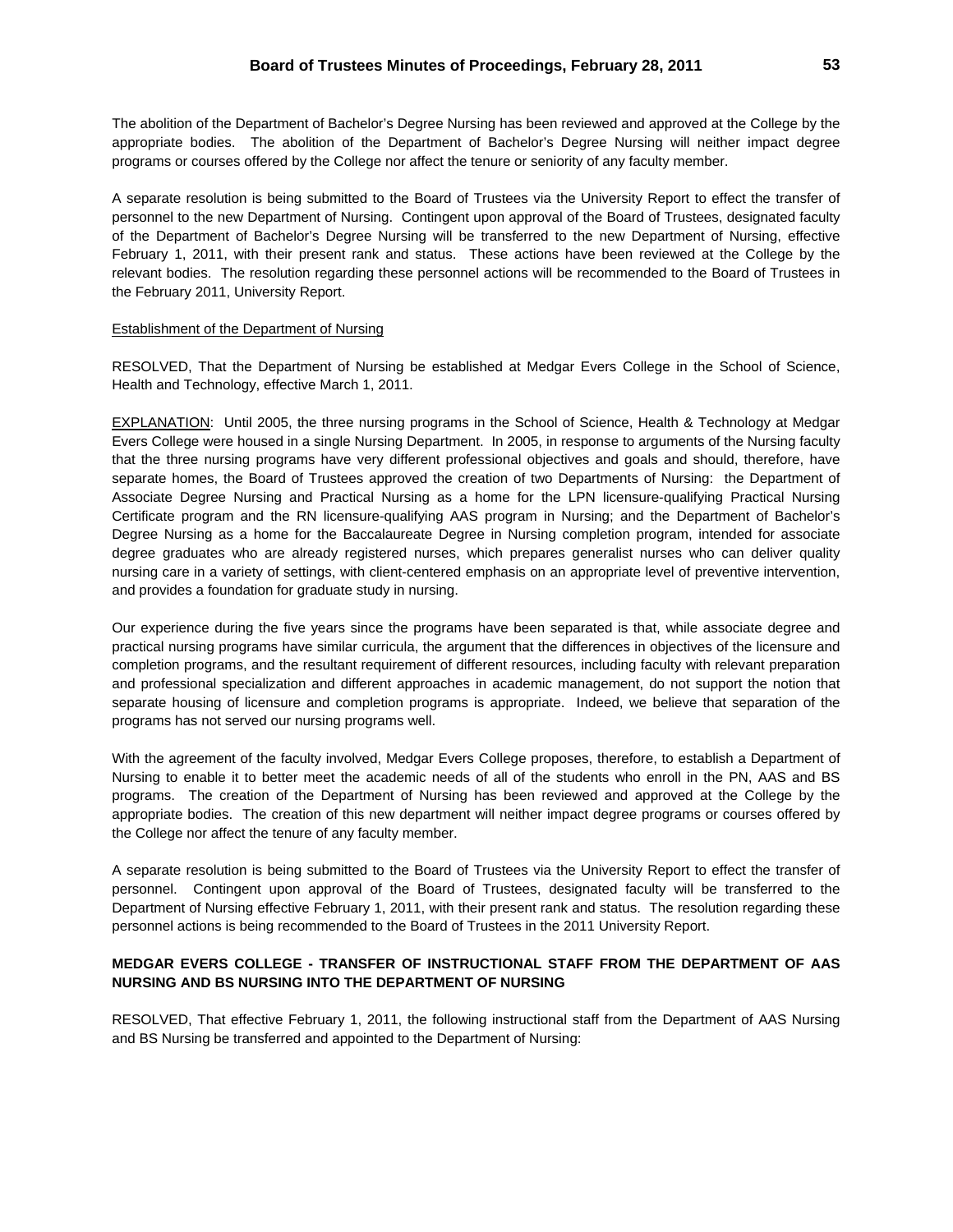| <b>TENURED</b><br><b>MEMBERS</b> |                        |                             |                                 |                                                          |                                           |
|----------------------------------|------------------------|-----------------------------|---------------------------------|----------------------------------------------------------|-------------------------------------------|
| <b>Name</b>                      | <b>Present Rank</b>    | Former<br><b>Department</b> | <b>New</b><br><b>Department</b> | <b>New</b><br><b>Department</b><br><b>Seniority Date</b> | <b>Original Appt.</b><br>Date to College* |
| Brown, Deidra G                  | Assistant<br>Professor | <b>AAS Nursing</b>          | Nursing                         | 2/01/2011                                                | 9/01/2004                                 |
| Gibson, Heather A                | Assistant<br>Professor | <b>AAS Nursing</b>          | Nursing                         | 2/01/2011                                                | 1/29/2004                                 |
| McDuffie, Georgia                | Professor              | <b>AAS Nursing</b>          | Nursing                         | 2/01/2011                                                | 1/10/2001                                 |
| Gumbs, Jean                      | Assistant<br>Professor | <b>BS Nursing</b>           | Nursing                         | 2/01/2011                                                | 9/01/1998                                 |
| <b>Isenalumhe, Anthony</b>       | Professor              | <b>BS Nursing</b>           | Nursing                         | 2/01/2011                                                | 8/30/1993                                 |
| McCarroll, Eileen                | Professor              | <b>BS Nursing</b>           | Nursing                         | 2/01/2011                                                | 6/17/1985                                 |
| Villafuerte, Aurora              | Associate<br>Professor | <b>BS Nursing</b>           | <b>Nursing</b>                  | 2/01/2011                                                | 9/02/1997                                 |

| <b>UNTENURED</b><br><b>MEMBERS</b> |                        |                                    |                                 |                                                          |                                           |
|------------------------------------|------------------------|------------------------------------|---------------------------------|----------------------------------------------------------|-------------------------------------------|
| <b>Name</b>                        | <b>Present Rank</b>    | <b>Former</b><br><b>Department</b> | <b>New</b><br><b>Department</b> | <b>New</b><br><b>Department</b><br><b>Seniority Date</b> | <b>Original Appt.</b><br>Date to College* |
| Okhuahesuyi, Isoken                | Assistant<br>Professor | <b>AAS Nursing</b>                 | Nursing                         | 2/01/2011                                                | 1/28/2010                                 |
| Cunningham, Kathy                  | Assistant<br>Professor | <b>AAS Nursing</b>                 | Nursing                         | 2/01/2011                                                | 9/01/2008                                 |
| Grant, Tonia                       | Assistant<br>Professor | <b>AAS Nursing</b>                 | Nursing                         | 2/01/2011                                                | 2/01/2007                                 |
| Hamilton-Gonzalez,<br>Juanita      | Assistant<br>Professor | <b>AAS Nursing</b>                 | Nursing                         | 2/01/2011                                                | 2/01/2007                                 |
| Leveille, Annemarie                | Assistant<br>Professor | <b>AAS Nursing</b>                 | Nursing                         | 2/01/2011                                                | 2/01/2007                                 |
| Daniels, Shirley                   | Assistant<br>Professor | <b>AAS Nursing</b>                 | Nursing                         | 2/01/2011                                                | 2/01/2008                                 |
| Marballie, Melissa                 | Assistant<br>Professor | <b>AAS Nursing</b>                 | Nursing                         | 2/01/2011                                                | 1/28/2010                                 |

EXPLANATION: Contingent upon the Board of Trustees' approval of the establishment of the Department of Nursing at its February 2011 meeting, 10 members of the instructional staff of the Department of AAS Nursing and 4 members of the instructional staff from BS Nursing will be transferred and appointed to the Department of Nursing.

\*Pursuant to Section 6212 of the New York State Education Law, seniority of tenured persons is governed by the date of appointment to the department. Tenured persons transferred and appointed effective the same date to the Department of Nursing shall have the same date of seniority as a result of these transfers. The President, therefore, shall break these ties in seniority between and among the tenured members by using each member's original date of appointment to his or her full-time instructional staff title at the College. At such time as any of the untenured faculty members become tenured, his or her seniority would be governed by the date of appointment to the new department **(03/01/2011**) and the President will apply the same tie-breaking principle. Each impacted instructional staff member has been advised of his or her seniority date in the new department.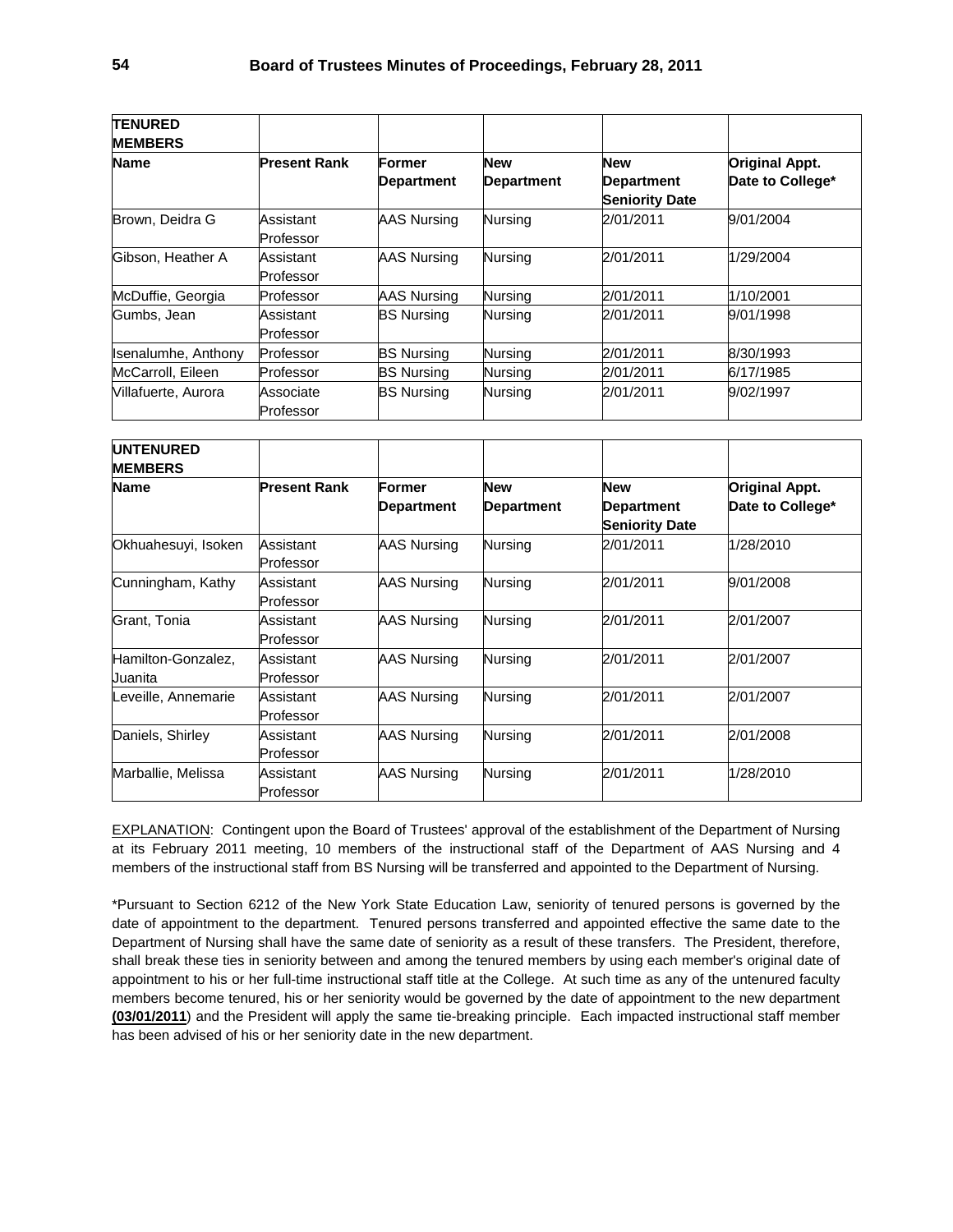# **E. HUNTER COLLEGE - DOCTOR OF NURSING PRACTICE PROGRAM LEADING TO THE DNP DEGREE:**

RESOLVED, That the program in Nursing Practice leading to the Doctor of Nursing Practice degree to be offered at Hunter College be approved, effective March 1, 2011, subject to financial ability.

EXPLANATION: This program has been developed in response to a national trend to require all advanced practice nurses be educated at the doctoral level in a program that is clinical in focus. This trend addresses national problems and shortfalls in the current health care system, in particular questions about the quality of primary care providers and cost. The program will distinguish itself from the existing doctoral program in nursing awarded by the Graduate Center, by having an orientation that is clinically and practitioner based rather than being research oriented. Students will focus on one of four tracks: Family Nurse Practitioner; Adult/Gerontological; Psychiatric-Mental Health; and Public Health.

# **F. GRADUATE SCHOOL AND UNIVERSITY CENTER/SCHOOL OF PROFESSIONAL STUDIES - BACHELOR OF ARTS IN SOCIOLOGY:**

 School and University Center through the School of Professional Studies be approved effective March 1, 2011, RESOLVED, That the program in Sociology leading to the Bachelor of Arts degree to be offered at the Graduate subject to financial ability.

 graduate study. Through this program of study, students can gain knowledge of the sociological study of human behavior, and how this can be applied to the contemporary world. EXPLANATION: The proposed program will add another concentration to the online degree programs designed for degree completers and offered through the School of Professional Studies. The Bachelor of Arts in Sociology is designed to prepare individuals for the contemporary world of work as well as to provide a solid foundation for

employment contexts of cultural diversity. Sociology is an especially important - and popular - mainstream major for CUNY undergraduate students, one with growing enrollments across the seven sociology departments in the University's four-year colleges. The discipline fosters the development of critical perspective, quantitative data retrieval and analysis skills, observational skills, and empathy for others, as well as excellent written and oral communication skills. This combination of information and interpersonal skills provides an essential foundation for success in the information technology economy and in

A few of the most common occupational titles for sociology graduates include counselors, psychologists, teachers, librarians, researchers, administrative support/clerical and managers. The program also prepares students for graduate education at the master's level in sociology, other social science disciplines, the helping professions, business, and law.

# **G. GRADUATE SCHOOL AND UNIVERSITY CENTER/SCHOOL OF PROFESSIONAL STUDIES - BACHELOR OF SCIENCE IN HEALTH INFORMATION MANAGEMENT:**

RESOLVED, That the program in Health Information Management leading to the Bachelor of Science degree to be offered at The Graduate School and University Center through the School of Professional Studies be approved effective March 1, 2011, subject to financial ability.

EXPLANATION: The proposed program will add another concentration to the online degree programs designed for degree completers and offered through the School of Professional Studies. The Bachelor of Science in Health Information Management is designed to prepare individuals for the American Health Information Management Association's Registered Health Information Administrator (RHIA) credential, which is now an industry expectation for employment. Throughout the program, students will develop and demonstrate competency in the five primary knowledge domains required for RHIA certification, namely: Health Data Management; Health Statistics, Biomedical Research, and Quality Management; Health Services Organization and Delivery; Information Technology and Systems; and Organization and Management. This degree readies students to develop, implement, and manage health information and data systems for quality care, reimbursement, research, planning, and evaluation.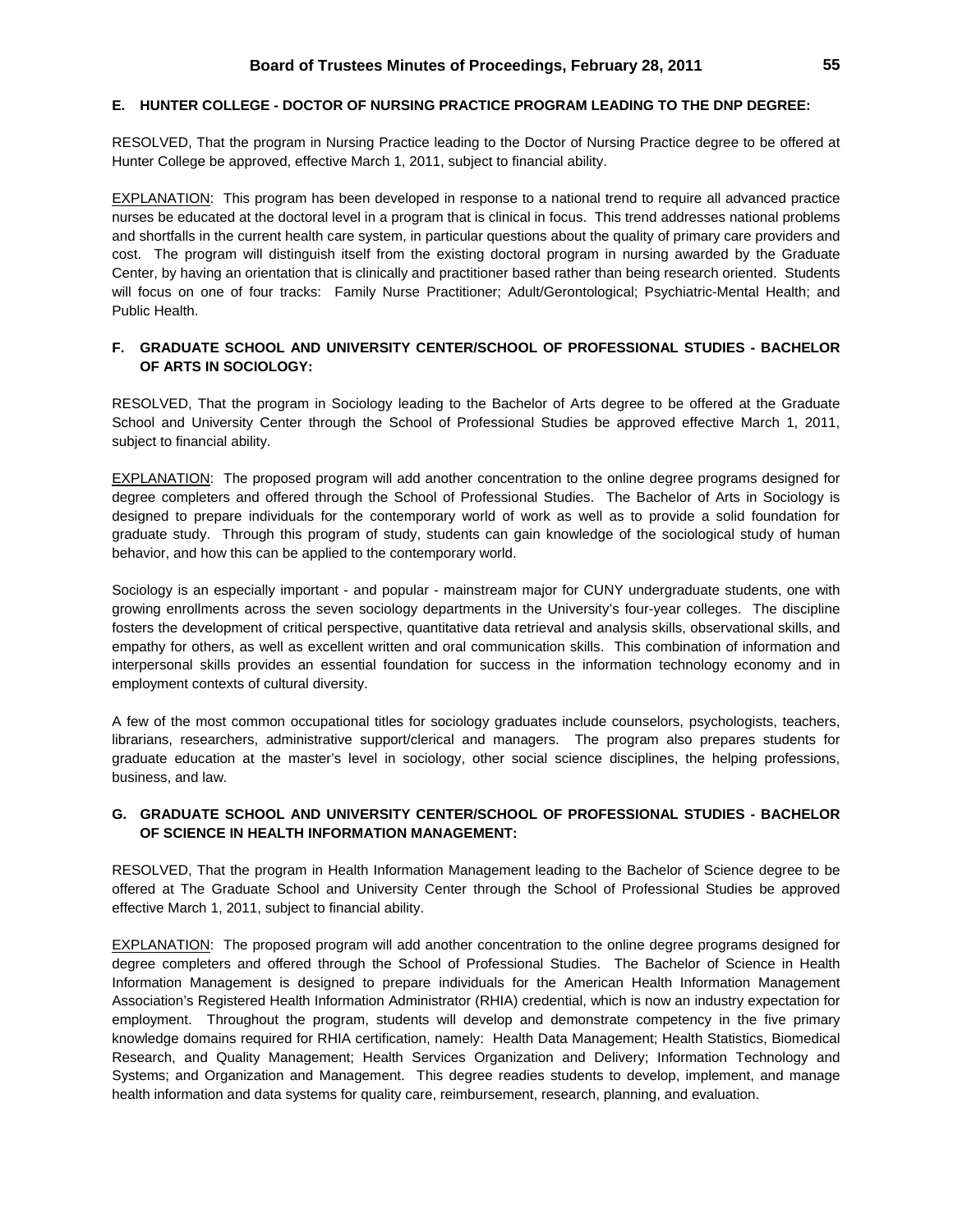Trainer, and Information Systems Director. The program also prepares students for graduate education at the A few of the most common job titles for health information professionals include Health Information Analyst, Information Auditor, Clinical Data Analyst, Privacy Officer, Compliance Specialist, Health Information Systems master's level in health information management, public health informatics, and healthcare administration.

#### **Statement of Chancellor Matthew Goldstein:**

about this asset class in higher education that I would say has been neglected for too long. Just for the record, **Mr. Chairman**, and members of the Board, I want to pay particular homage and respect and gratefulness to our current community college presidents who were so helpful in guiding the process for the New Community College and the large numbers of faculty across the University who embraced this effort. Without their work we would not be where we are today. This is a very big deal. The University has not had a college established in forty-three years, since the founding of **LaGuardia Community College** in 1968. We are really on the forefront of community-college education at **CUNY**, with President Obama and Secretary Duncan speaking quite articulately

I am delighted that we have an opportunity to really take a leap here. I want to extend particular thanks to **Senior University Dean John Mogulescu**, whom I asked several years ago to really start the process of a true engagement and he did it with great energy and enthusiasm and a good sense of where we needed to go. **President Scott Evenbeck**, thank you for agreeing to start this college as its founding president. I also want to acknowledge Tracy Meade, the project director; Stephanie Benjamin, who has had a long career at **CUNY**; Stuart Cochran; Toni Gifford; Jennifer Lee; Larry Mucciolo, former Deputy Chancellor; Terry Houston; Angie Sadhu; and so many others here that really needed to come together to get to this momentous day.

#### **Statement of Senior University Dean John Mogulescu:**

 You know you are excited when you can feel your heart beating in your chest and that is the moment for me right the members of the planning committee and I want to say thank you to a small group of people that are sitting over now. It is hard for me to believe that this day is actually here and I just want to talk briefly and start by thanking the Chancellor for one, having the confidence in me to lead this project, and two, for his vision and boldness in creating it. What an incredible opportunity to plan for the first new community college in forty years. When we began this project three years ago we had no idea of both local and national attention that we would get. The Chancellor did mention there headed by the wonderfully talented Tracy Meade. It is a small group that worked so unbelievably hard under lots of pressure and stress and timeframe and I am grateful to all that you have done.

 Similarly to the Chancellor, I want to thank the presidents, not only of the community colleges but so many of the innovative educator. Lastly, in eighteen months we will be welcoming our first group of new community college presidents around this table who have given guidance and support and the Vice Chancellors who have been at my side every step of the way in so many different aspects of this. I have gotten to know **President Scott Evenbeck**  over the past months and he will be a great leader for this college and will do wonderfully well. He is a talented and students to this new college and it will be a historic day. I have been at **CUNY** for almost forty years and this is one of my, you know highlights of my career. I am incredibly proud of what we have accomplished and if Scott permits it, I will be there at his side the first day, if we could, to greet those students. So thank you, very much.

#### **Statement of President Scott E. Evenbeck:**

Thank you, **Chancellor Goldstein** and **Chairperson Schmidt** and members of the **Board of Trustees** for your affirmation of the **New Community College** of **The City University of New York**. As we make plans to welcome our first students at the **New Community College** the summer of 2012, it is important that we celebrate the vision for the **New Community College** as articulated by **Chancellor Goldstein.** The faculty and staff from across **The City University of New York** came together in a comprehensive and thoughtful planning process to lay the foundation for our new college. Many thanks for their contributions and for the dedicated process led by **Senior University Dean Mogulescu** and Tracy Meade, which resulted in the proposal to the New York State Board of Education you just approved.

Each of the Vice Chancellors has played a key leadership role in our development. I thank **Executive Vice Chancellor and University Provost Logue** for her leadership in particular. Each of the other community college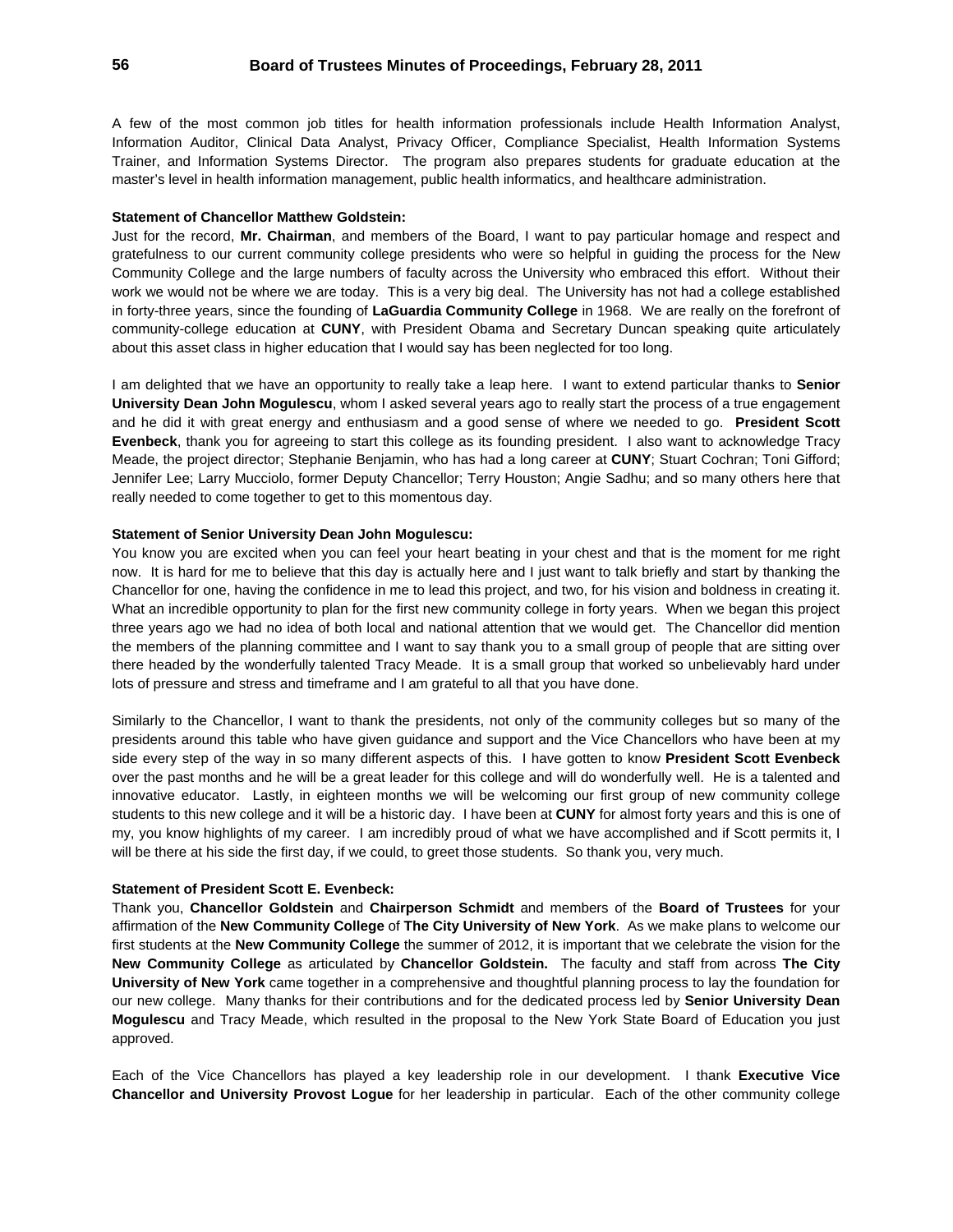I 50 West  $40^{th}$ , our terrific but temporary home until we move to our new building here at Columbus Circle. A nice joined CUNY last month to work with my colleagues in forming CUNY's first new college in four decades. We now have seven faculty and three staff who coupled with the planning team and our colleagues across the University have collaboratively outlined our very ambitious timeline to the day next summer when students will first attend classes at happenstance is that today the Catherine Gibbs canopy was replaced by a blue **CUNY** canopy at 50 West 40<sup>th</sup> Street.

The **New Community College** will be marked by diversity, by student success, by cutting-edge technology and most by being centered on student learning. These are markers for all of **CUNY** under the Chancellor's leadership, our task is to bring together the most effective practices and policies to enhance student academic achievement and persistence. We met last week to develop our research agenda. Research will be continuous and guide us towards success. We will identify the elements of that success so that the transportable elements could be used elsewhere in **CUNY** and beyond our borders as a city and state. Our faculty and staff will do our best to create a climate of high expectations with strong support for our low income first generation diverse students. We do not have our logo or our colors or our fight song, but I can tell you that you are going to appreciate the vitality and the brightness and the diversity and the commitment that those symbols will illustrate as the **New Community College** comes to life for students next year. Thank you.

#### **Report of Academic Policy, Programs and Research Committee Chair Wellington Z. Chen:**

**Dr. Logue** discussed five information items with the committee. First, along with the rescission of the **CUNY**  Proficiency Exam, it was proposed to institute another test to assess the general education of **CUNY** students. A task for has been charged with identifying such a test. The selected test will measure the value added by a **CUNY**  education, be nationally benchmarked, measure the sorts of skills and knowledge that are important outcomes of the **CUNY** education, and be fically viable. Second, the institution is continuing its work to insure that students move as expeditiously as possible towards their degrees. A proposal is being considered that will simplify the transfer of general education and other credits among the colleges.

 reported that this work is essentially done and that the Macaulay students who will be graduating this spring will be Third, at its June 2010 meeting, CAPPR recommended, and then the **Board of Trustees** approved, that Macaulay Honors College register its own degree programs with the New York State Education Department. Dr. Logue able to receive a diploma awarded jointly by their home college and the Macaulay Honors College. Fourth, the Board's approval of a resolution to expand CUNY's tobacco policy to prohibit any tobacco use anywhere on **CUNY**  property by September 2012 will be used as a unique, campus-wide opportunity to educate students and other members of the **CUNY** community about health. **CUNY** will be significantly supported in this work by the New York City Department of Health & Mental Hygiene.

Finally, **Dr. Logue** noted that in February training started on the campuses for the electronic document sharing system that will be used for the preparation and dissemination of CAPPR agendas and documentation. Use of this system will commence with the committee's April meeting.

**NO. 5. COMMITTEE ON FACULTY, STAFF, AND ADMINISTRATION:** RESOLVED, That the following items be approved:

# **A. BARUCH COLLEGE - NAMING OF THE LAWRENCE AND CAROL ZICKLIN CHAIR IN CORPORATE INTEGRITY AND GOVERNANCE:**

 RESOLVED, That the Board of Trustees of The City University of New York approve the naming of the "Lawrence and Carol Zicklin Chair in Corporate Integrity and Governance" at the Zicklin School of Business at Baruch College.

EXPLANATION: Lawrence Zicklin is currently Chairman of the Board of The Baruch College Fund. He has provided a generous gift of \$2.5 million to endow a Chair in corporate integrity and governance. Income from the endowment will assist the Zicklin School of Business in recruiting or retaining an outstanding senior faculty member for directorship at the Zicklin Center for Corporate Integrity.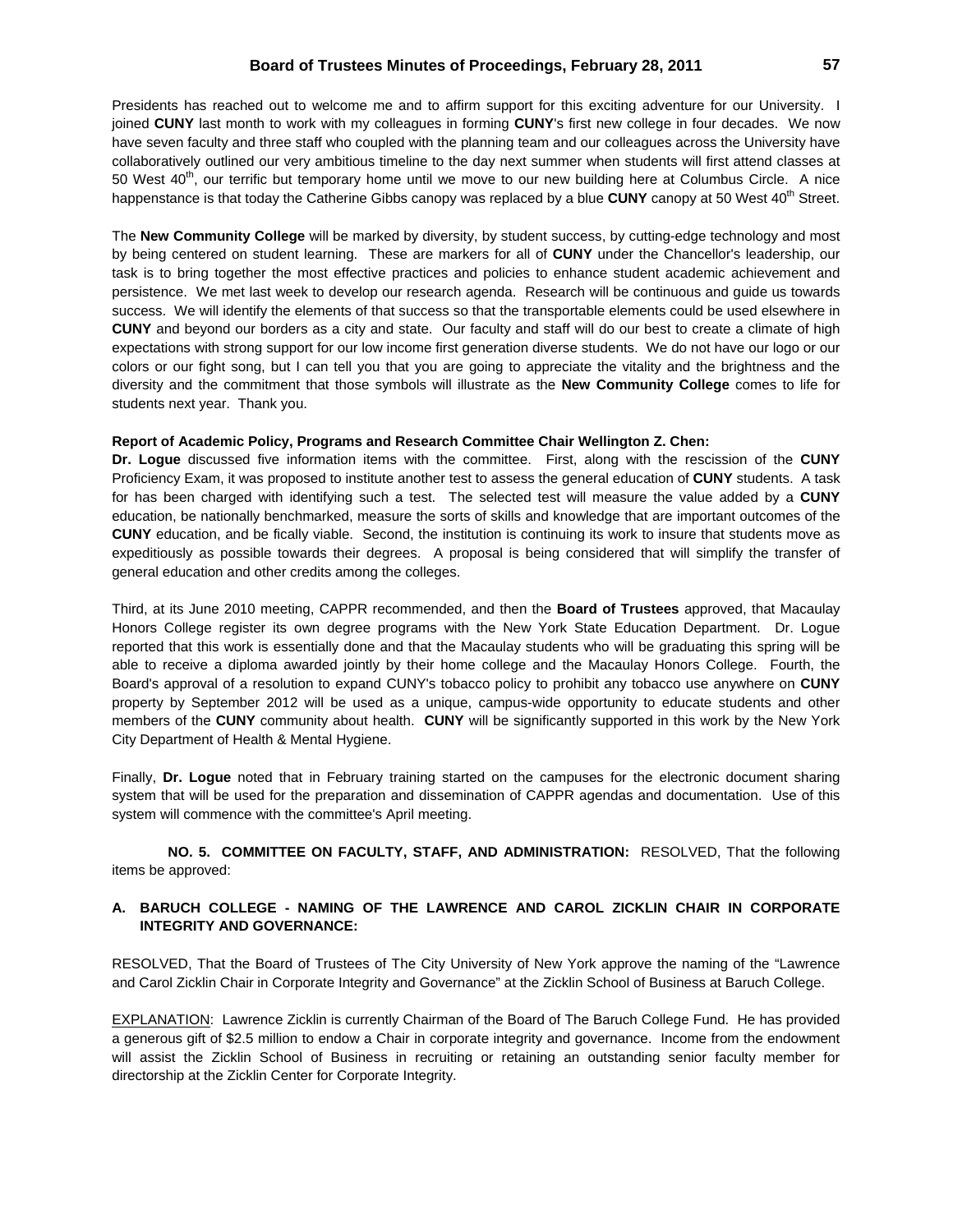Lawrence Zicklin graduated from Baruch College in 1957 with a B.B.A. and began his professional career in institutional sales at Merrill Lynch in 1959. He joined Neuberger Berman as a Partner in 1969 and served as managing partner and chief executive officer for 25 years until Neuberger Berman became a public company in 1999. Larry retired from Neuberger Berman in 2003 as chairman of the board. In August 2009, he was elected as a director of the Neuberger Berman board.

# **B. BARUCH COLLEGE - NAMING OF THE WILLIAM F. ALDINGER III CHAIR IN BANKING AND FINANCE:**

RESOLVED, That the Board of Trustees of The City University of New York approve the naming of the "William F. Aldinger III Chair in Banking and Finance" at the Zicklin School of Business at Baruch College.

 provided a generous gift of \$2 million to endow a Chair in banking and finance. Income from the endowment will EXPLANATION: William F. Aldinger III has served as a Trustee of The Baruch College Fund since 2001. He has assist the Zicklin School of Business in retaining an outstanding senior faculty member for the Department of Economics and Finance.

Chairman and CEO of HSBC North America Holdings and HSBC Finance Corp. and Chairman of HSBC Bank USA. William F. Aldinger III graduated from Baruch College with a B.B.A. in 1969 and earned a JD degree from Brooklyn Law in 1975. Mr. Aldinger was President and CEO of Capmark Financial Group until 2008. He previously served as Mr. Aldinger was also Chairman and CEO of Household International, which was acquired by HSBC in 2003. Earlier in his career, Mr. Aldinger was Vice Chairman of Wells Fargo Bank and worked at Citibank and US Trust Company.

# **C. BARUCH COLLEGE - NAMING OF THE BETTY AND MARVIN LEVINE PLANTER AND THE SARAH AND LOUIS LEVINE PLANTER:**

 Marvin Levine Planter and the Sarah and Louis Levine Planter," both located in the lobby of 151 East 25th Street at RESOLVED, That the Board of Trustees of The City University of New York approve the naming of the "Betty and Baruch College.

EXPLANATION: Betty Levine (Class of 1946) majored in accounting as an undergraduate at Baruch, as did her late brother Marvin Levine (Class of 1948). Ms. Levine pursed a career in accounting, while her brother went on to pursue a law degree at New York University and practiced law until his passing in 2003. To memorialize her brother's life and to honor her parents, in 2009 Ms. Levine made a gift of \$45,000 to The Baruch College Fund.

In recognition of her generosity, the College requests that two planters in the lobby of 151 East 25th Street be named, respectively, the "Betty and Marvin Levine Planter" and the "Sarah and Louis Levine Planter."

# **D. BARUCH COLLEGE - NAMING OF THE KATHRYN GARRITY ('90) AND JOHN GRIFONETTI ('90) CLASSROOM:**

RESOLVED, That the Board of Trustees of The City University of New York approve the naming of the "Kathryn Garrity ('90) and John Grifonetti ('90) Classroom," located on the 10th floor of the Newman Vertical Campus at Baruch College in Room 10-175.

EXPLANATION: Kathryn and John Grifonetti are both 1990 alumni of Baruch College. Mr. Grifonetti has been a Trustee of The Baruch College Fund since 2000. They have pledged \$100,000 to The Baruch College Fund to be paid in annual installments from 2009 through 2015 towards the Baruch Means Business Campaign. In recognition of their generosity, the College requests that Room 10-175 of the Newman Vertical Campus be named the "Kathryn Garrity ('90) and John Grifonetti ('90) Classroom."

Mr. Grifonetti is the former President and COO of Creditex, Inc. He became president at a time of strong growth and expansion for Creditex and for the credit derivatives industry overall. From 1999 to 2002, he was President and COO of Datek Online Holding Corp. Mr. Grifonetti worked from 1990 to 1997 at Deloitte & Touche's Securities Group serving large financial services companies.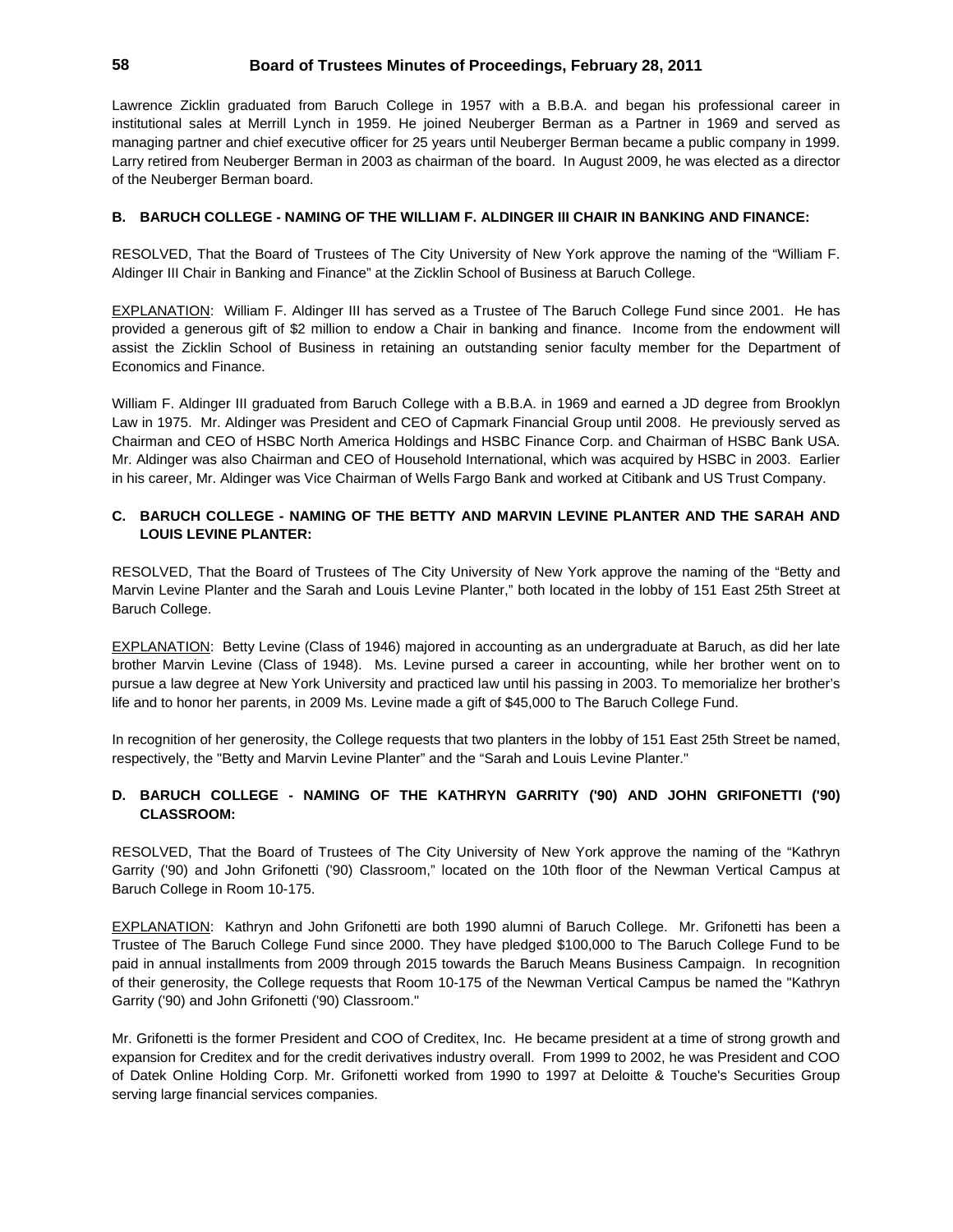## **E. BARUCH COLLEGE - NAMING OF THE ARLENE ('50) AND BERNARD ('49) RICHARDS CLASSROOM:**

RESOLVED, That the Board of Trustees of The City University of New York approve the naming of the "Arlene ('50) and Bernard ('49) Richards Classroom," located on the 9th floor of the Newman Vertical Campus at Baruch College in Room 9-120.

EXPLANATION: Arlene ('50) and Bernard ('49) Richards have been active and generous supporters of Baruch College for many years. Mr. Richards is an Emeritus Trustee of The Baruch College Fund, on whose board he has served since 1974. In honor of their 50<sup>th</sup> anniversary, the Richards established the Arlene and Bernard Richards Anniversary Scholarship at the College. In 2009 the Richards pledged \$250,000 to the Baruch College Fund towards the Baruch Means Business Campaign. In recognition of their generosity, the College requests that Room 9-120 of the Newman Vertical Campus be named the "Arlene ('50) and Bernard ('49) Richards Classroom."

An influential figure in the construction industry, Mr. Richards started his career as treasurer of The Slattery Construction Group in 1956 and became chairman of its board in 1968. Some of the Group's projects have included the Lincoln Center for the Performing Arts, the United Nations building, the New York Coliseum, and the Verrazano Bridge. For much of her life, Mrs. Richards has been dedicated to community service: as a board member of Planned Parenthood of Nassau County for 15 years, as a devoted volunteer with several organizations assisting the elderly, and by making recorded readings for the blind of literary classics.

# **F. BARUCH COLLEGE - NAMING OF THE RUTH AND SAM PERELSON HILLEL SUITE:**

RESOLVED, That the Board of Trustees of The City University of New York approve the naming of the "Ruth and Sam Perelson Hillel Suite," located on the 3rd floor of the Newman Vertical Campus at Baruch College in Suite 3- 250A.

EXPLANATION: Ruth ('58) and Sam ('56) Perelson have been active and generous supporters of Baruch College for many years. Mr. Perelson has generously given his time and expertise as a mentor for four years in Baruch's Entrepreneurship Competition. Mrs. Perelson chaired the 2008 Baruch College Reunion and is a board member of Hillel at Baruch. They are past recipients of the Annie and Bernard M. Baruch Couples Award.

The Perelsons pledged \$100,000 to The Baruch College Fund payable from 2009 through 2013 towards the Baruch Means Business Campaign. In recognition of their generosity, the College requests that Suite 3-250A of the Newman Vertical Campus be named the "Ruth and Sam Perelson Hillel Suite."

Mr. Perelson is managing partner of Perelson Weiner LLP, Certified Public Accountants, and is also the co-chair of its policy committee, overseeing the quality assurance process. His professional affiliations are many and include a founding membership in the International Group of Accounting Firms (IGAF), an association of firms in over 50 U.S. cities and 80 countries. Mrs. Perelson's career has been varied and included stints as a high school teacher of business education; a college-level instructor; a personnel and training consultant; owner and operator of Perelson Personnel, Inc., which specialized in not-for-profit recruitment and placement; and director of volunteers for Beth Abraham Hospital.

### **G. BARUCH COLLEGE - NAMING OF THE WARREN BRESLOW '65 CLASSROOM:**

 RESOLVED, That the Board of Trustees of The City University of New York approve the naming of the "Warren Breslow '65 Classroom," located on the 10th floor of the Newman Vertical Campus at Baruch College in Room 10- 160.

EXPLANATION: Warren Breslow is a 1965 alumnus of Baruch College. He has pledged \$100,000 to The Baruch College Fund payable from 2009 through 2015. In recognition of his generosity, the College requests that Room 10- 160 of the Newman Vertical Campus be named the "Warren Breslow '65 Classroom."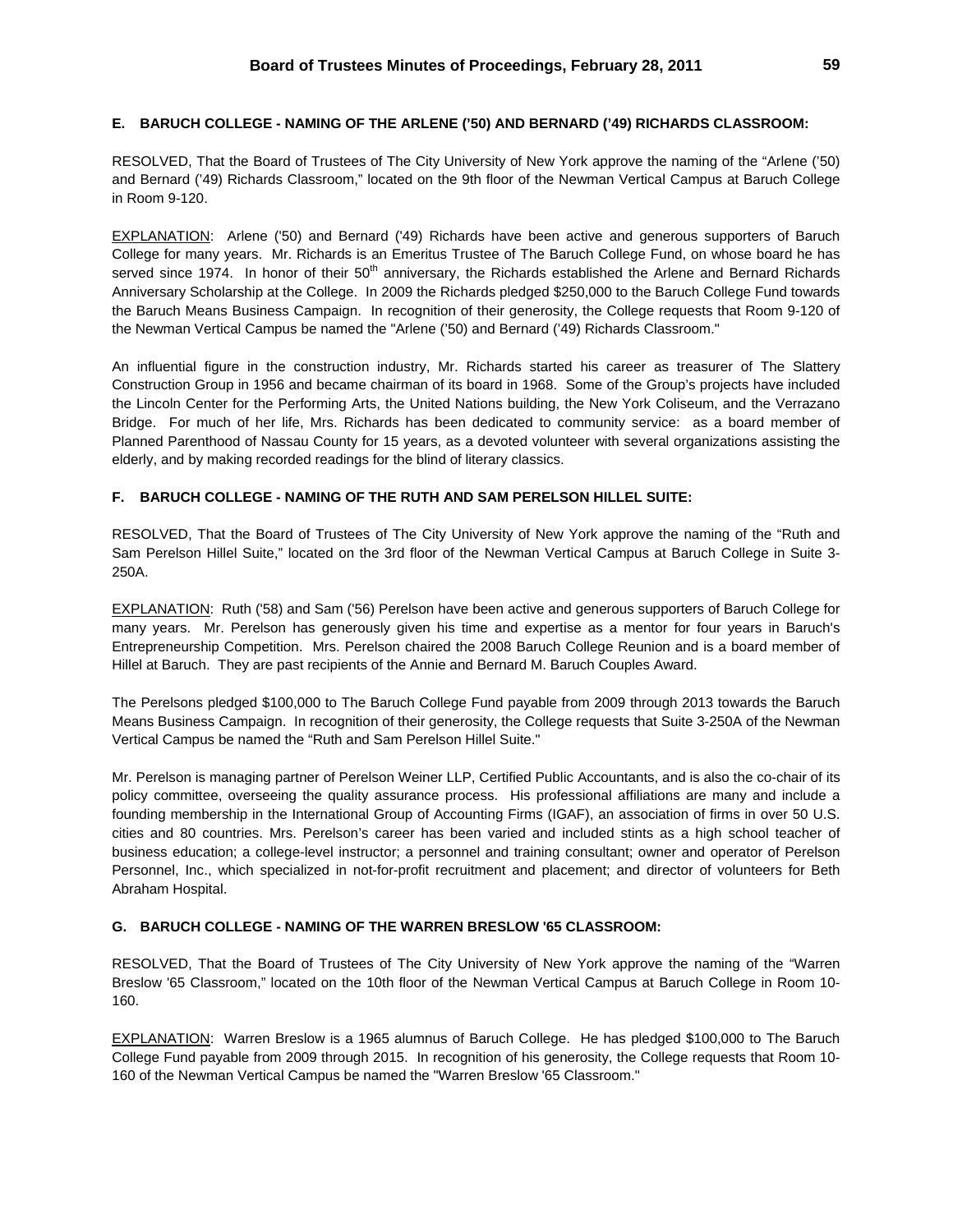Mr. Breslow, a Certified Public Accountant, is the Chief Executive Officer of Goldrich & Kest Industries. Goldrich & Kest Industries owns and manages a portfolio of apartments, industrial warehouses, assisted living facilities, retail shopping centers and marinas. Mr. Breslow was the Founding President and Chairman of the Board of Beit T'Shuvah, a residential rehabilitation facility for those suffering with control of addictive behaviors, and is currently President Emeritus of that organization.

# **H. BARUCH COLLEGE - NAMING OF THE PERGOLIS SUSTAINABLE CLASSROOM FOR REAL ESTATE EDUCATION:**

RESOLVED, That the Board of Trustees of The City University of New York approve the naming of the "Pergolis Sustainable Classroom for Real Estate Education," located on the first floor of the Steven L. Newman Hall at Baruch College in Room 108.

EXPLANATION: Richard Pergolis, a 1960 alumnus of Baruch College, has made a gift of \$100,000 to The Baruch College Fund. In recognition of his generosity, the College requests that Room 108 of Steven L. Newman Hall be named the "Pergolis Sustainable Classroom for Real Estate Education."

 Swartz Associates Inc., a mortgage finance company in New York City. Mr. Pergolis's involvement and support of Richard R. Pergolis has been a leader in the real estate industry since 1960 and is currently the President of Pergolis real estate education is demonstrated by his commitment to Baruch College's Steven L. Newman Institute, where he serves as co-chairman of the Advisory Board.

# **I. BARUCH COLLEGE - NAMING OF THE NATHAN ADLER '60 CLASSROOM:**

RESOLVED, That the Board of Trustees of The City University of New York approve the naming of the "Nathan Adler '60 Classroom," located on the 12th floor of the Newman Vertical Campus at Baruch College in Room 12-170.

EXPLANATION: Nathan Adler, a 1960 alumnus of Baruch College, has been a Trustee of The Baruch College Fund since 2002. He has pledged \$100,000 to The Baruch College Fund. In recognition of his generosity, the College recommends that Room 12-170 of the Newman Vertical Campus be named the "Nathan Adler '60 Classroom."

Mr. Adler was a Senior Tax Partner specializing in the Technology, Communications & Entertainment Industry for Ernst & Young LLP until he retired in 2003. He coordinated tax services for multinational, corporate media & entertainment clients. Mr. Adler has also helped venture capital clients with the formation of venture partnerships and has rendered tax advice in the merger and acquisition field.

# **J. BARUCH COLLEGE - NAMING OF THE ALLEN G. AARONSON DEPARTMENT OF MARKETING AND INTERNATIONAL BUSINESS:**

RESOLVED, That the Board of Trustees of The City University of New York approve the naming of the "Allen G. Aaronson Department of Marketing and International Business" within the Zicklin School of Business at Baruch College.

EXPLANATION: Allen G. Aaronson is a 1948 alumnus of Baruch College. In 2010 he donated \$3 million to The Baruch College Fund to be used in support of the Department of Marketing and International Business. In recognition of his generosity, the College requests that the Zicklin Department of Marketing and International Business be named the "Allen G. Aaronson Department of Marketing and International Business."

Mr. Aaronson majored in management as an undergraduate at Baruch, then earned a master's degree from Columbia University and went on to build a highly successful business career. He is currently CEO and president of AVRS, Inc., a management company. In 2008 Mr. Aaronson returned to Baruch to celebrate his 60th reunion, which led him to make this very generous gift to The Baruch College Fund.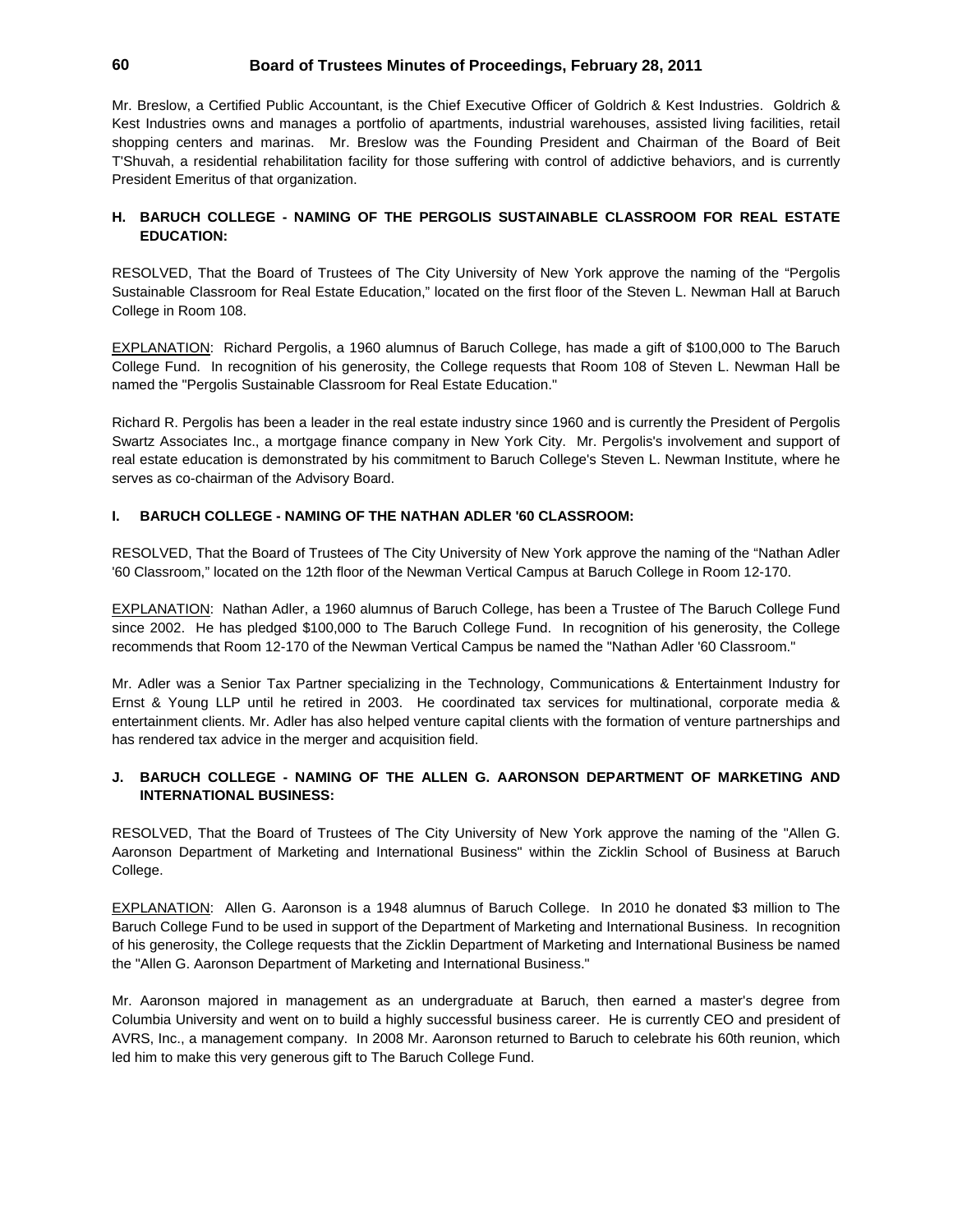# **K. THE CITY COLLEGE OF NEW YORK - NAMING OF THE SKADDEN, ARPS, SLATE, MEAGHER & FLOM SCHOLARS SUITE FOR LEGAL STUDIES:**

RESOLVED, That the Board of Trustees of The City University of New York approve the naming of Rooms 131, 132 and 133 located on the fourth floor of the North Academic Center at The City College of New York "The Skadden, Arps, Slate, Meagher & Flom Scholars Suite for Legal Studies."

EXPLANATION: Joseph H. Flom, a 1948 alumnus of City College, is a senior named partner at Skadden, Arps, Slate, Meagher & Flom ("Skadden Arps") and a Board member of The City College of New York's 21<sup>st</sup> Century Foundation. In honor of the firm's 60th anniversary in 2008, Skadden Arps pledged \$10,000,000 to CCNY's 21<sup>st</sup> Century Foundation for the benefit of the Division of Social Science to support an honors program devoted to preparing students with diverse backgrounds to succeed in law school. In recognition of this generosity, the College recommends that Rooms 131, 132 and 133 on the fourth floor of the North Academic Center be named "The Skadden, Arps, Slate, Meagher & Flom Scholars Suite for Legal Studies."

 degrees including an honorary Doctor of Laws from The City College of New York in 2005. He also received lifetime Joseph Flom is a renowned specialist in the mergers and acquisitions field. He began his legal career as Skadden Arps' first associate in 1948 and has led the firm as it has grown into one of the largest full-service law firms in the world. With approximately 1,750 lawyers, the Skadden Arps law firm and its affiliates have offices in 11 U.S. cities and in 13 others around the world. Among his many honors and awards, Mr. Flom has received several honorary achievement awards from Chambers and Partners and *The American Lawyer* magazine in 2004. A noted philanthropist, Mr. Flom has served on the boards of multiple New York institutions.

# **L. HUNTER COLLEGE - NAMING OF THE JULIA LATHROP PROFESSOR OF CHILD WELFARE:**

RESOLVED, That the Board of Trustees of The City University of New York approve the naming of "The Julia Lathrop Professor of Child Welfare" at the Hunter College School of Social Work.

 poor and mentally disabled people, graduated from Vassar College in 1880. Ms. Lathrop and her colleagues EXPLANATION: Julia Lathrop, a social worker and reformer dedicated to improving the lives of children, women, presented groundbreaking empirical research and helped define the interests and methodologies that became known as the Chicago School of Sociology. She served on the Illinois State Board of Charities and established the first juvenile court in the United States. In 1912, President Taft appointed Ms. Lathrop chief of the Children's Bureau, making her the first woman to serve as chief of a federal agency. In 1925, she was appointed to the Child Welfare Committee of the League of Nations.

 The purpose of the Julia Lathrop Professor of Child Welfare position will be to recognize exceptional scholarship and leadership in the area of child welfare and to honor Julia Lathrop. Ten thousand dollars (\$10,000) of private funds will be available each year to provide a salary supplement, help fund research, equipment and supplies, and/or otherwise support the Julia Lathrop Professor of Child Welfare at the Hunter College School of Social Work.

The College recommends that Dr. Gerald P. Mallon be appointed the first Julia Lathrop Professor of Child Welfare. Professor Mallon is one of the world's leading experts on child welfare. He has authored or edited more than thirty books and peer-reviewed articles on this subject. His work in the areas of permanency planning for children, disaster and emergency services for children in care, and – an area that he defined – LGBT youth in foster care and juvenile justice systems, have influenced policy and practice around the world.

# **M. CUNY SCHOOL OF PROFESSIONAL STUDIES - INCORPORATION OF CUNY SCHOOL OF PROFESSIONAL STUDIES FOUNDATION, INC.:**

RESOLVED, That the Board of Trustees of The City University of New York authorize the incorporation of the CUNY School of Professional Studies Foundation, Inc. ("the Foundation") pursuant to the provisions of the Not-for-Profit Corporation Law of the State of New York, and consent to the use of "CUNY School of Professional Studies" as part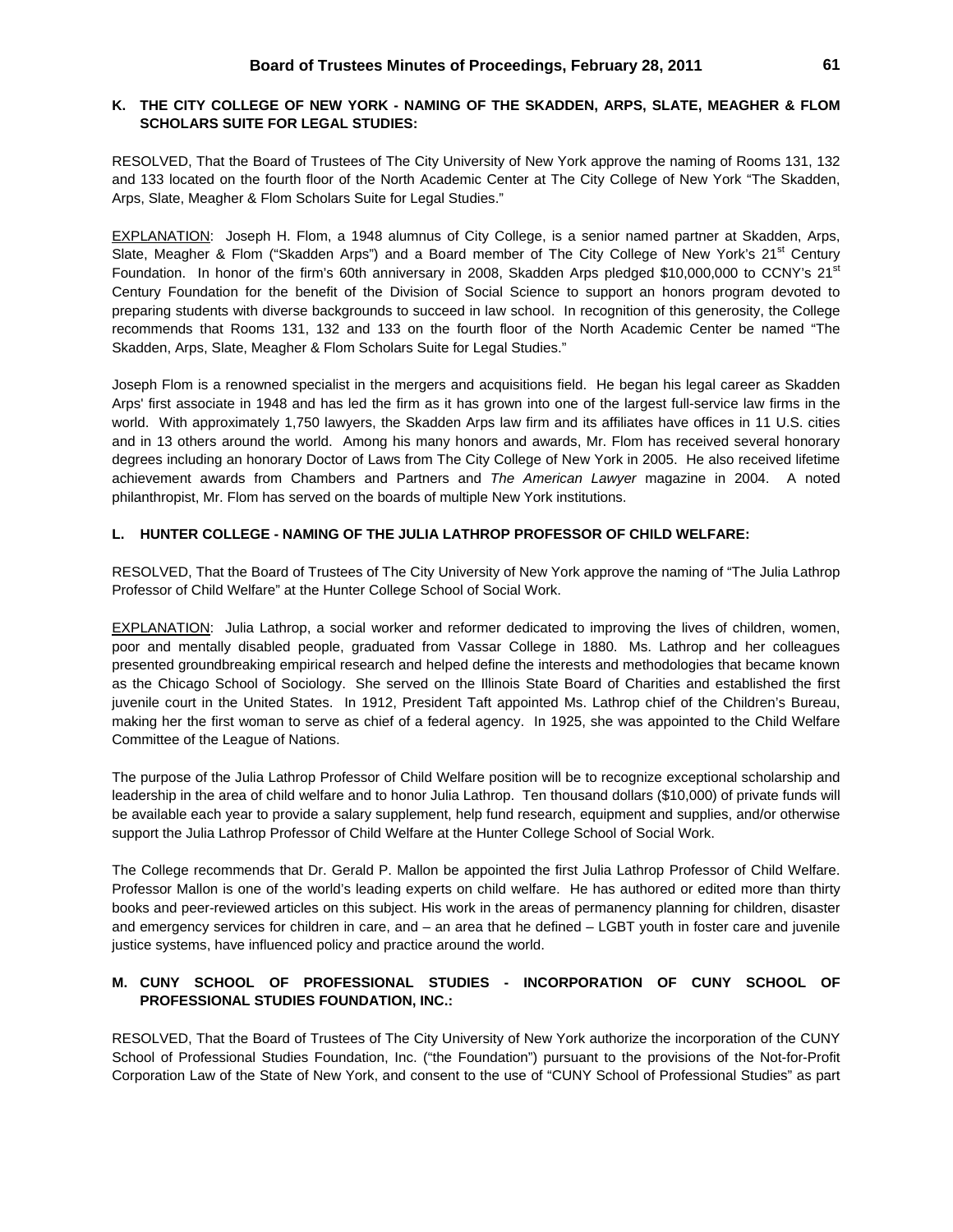of the name of the Foundation. The Certificate of Incorporation and Bylaws of the Corporation shall be subject to approval as to form by the Office of the General Counsel on behalf of the Board of Trustees.

EXPLANATION: The Foundation shall be formed to support and advance the educational and research activities of the CUNY School of Professional Studies by raising funds and making contributions and grants to SPS. The Foundation shall operate in compliance with the Financial Management Guidelines for College Foundations issued by the Office of the University Controller.

# **N. THE CITY UNIVERSITY OF NEW YORK - PRE-TENURE YEAR REVIEW POLICY:**

RESOLVED, That the Board of Trustees adopt the following pre-tenure review policy, effective March 1, 2011:

In order to ensure that each tenure-track faculty member has adequate guidance on the progress he/she is making towards meeting the standards for tenure, the school, divisional or other appropriate dean or academic administrator designated by the President (hereinafter the "Dean") shall review each such faculty member at the end of his or her third year of service.

The Dean shall review the personal personnel file of each untenured tenure-track faculty member in the spring of his/her third year of service, following the annual evaluation conducted pursuant to the PSC/CUNY collective bargaining agreement. Thereafter, the Dean shall meet with the chairperson of the faculty member's department to discuss the faculty member's progress. After that meeting, the Dean shall prepare a memorandum to the department chairperson regarding the faculty member's progress toward tenure and setting forth recommendations for any additional guidance to be provided to the faculty member.

The Dean's memorandum shall be provided to the faculty member and discussed with him/her by the department chairperson and/or the Dean. Following the meeting, the Dean may, where appropriate, attach an addendum to the memorandum based on the Dean's participation in the meeting or the department chairperson's report of the meeting to the Dean. In accordance with the procedures set forth in the collective bargaining agreement between the University and the Professional Staff Congress, the faculty member shall be asked to initial the Dean's memorandum and addendum, if any, before it is placed in his/her file, and the faculty member shall have the right to include in his/her personnel file any comments he or she has concerning the Dean's memorandum.

The appropriate body at each college may adopt implementation procedures that are consistent with this policy. have a choice in the matter. In addition, notwithstanding the provision as to the timing of the review set forth above, a Such procedures may provide, for example, whether the discussion of the Dean's memorandum with the faculty member will be conducted by the department chairperson, the Dean or both and whether the faculty member may college governance body may chose to provide for this review more than once prior to the year of tenure decision, in which case the review shall occur at appropriate intervals and not necessarily at the end of the third year.

EXPLANATION: In recognition of the fact that faculty candidates for tenure consideration often benefit from additional feedback concerning their candidacy, this policy requires that academic deans review the progress of untenured tenure-track faculty members toward the end of their third year of service, in order to make sure that the candidates have adequate guidance concerning their progress toward tenure. A similar policy has been in effect at several CUNY campuses for a number of years and has proved useful in providing timely guidance to faculty members.

### **O. THE CITY UNIVERSITY OF NEW YORK - CAMPUS AND WORKPLACE VIOLENCE PREVENTION POLICY:**

 RESOLVED, That The City University of New York Campus and Workplace Violence Prevention Policy be adopted, effective February 1, 2011.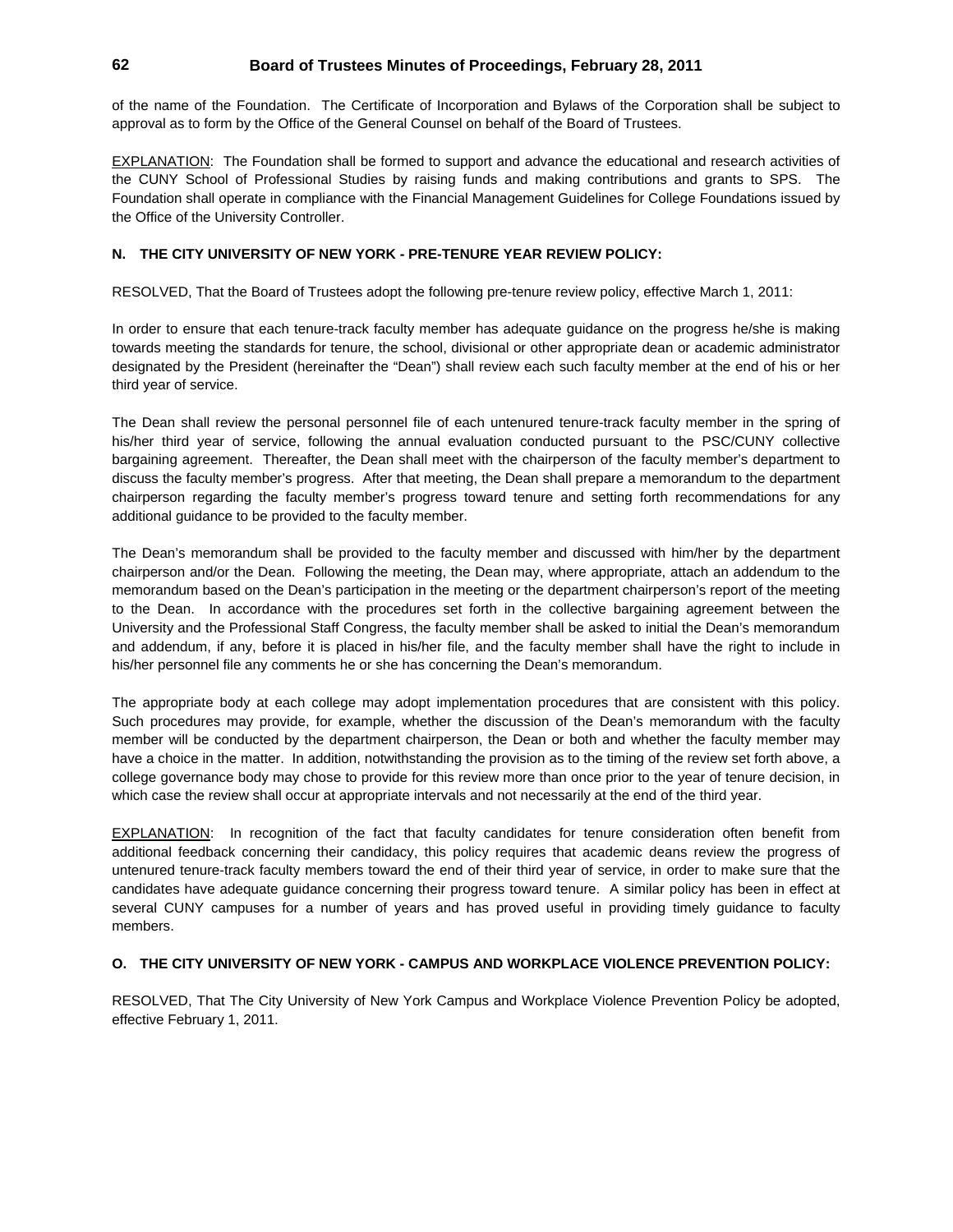# **THE CITY UNIVERSITY OF NEW YORK CAMPUS AND WORKPLACE VIOLENCE PREVENTION POLICY**

#### **POLICY STATEMENT<sup>1</sup>**

l

The City University of New York (the "University" or "CUNY") is committed to the prevention of Workplace Violence and will respond promptly to any threats and/or acts of violence. For purposes of this Policy, Workplace Violence is defined as any physical assault or acts of aggressive behavior occurring where an employee performs any work-related duty in the course of his or her employment, including but not limited to:

- (i) An attempt or threat, whether verbal or physical, to inflict physical injury upon an employee;
- (ii) Any intentional display of force that would give an employee reason to fear or expect bodily harm;
- (iii) Intentional and wrongful physical contact with an employee without his or her consent that entails some injury; and
- (iv) Stalking an employee in a manner that may cause the employee to fear for his or her physical safety and health when such stalking has arisen through and in the course of employment.

Workplace Violence presents a serious occupational safety hazard to CUNY and its employees. All employees are responsible for helping to create an environment of mutual respect and for assisting in maintaining a safe and secure work environment and will participate in the annual Workplace Violence Prevention Training Program. Individuals who violate this Policy may be removed from University property and are subject to disciplinary and/or personnel action up to and including termination, consistent with University policies, rules and collective bargaining agreements, and/or referral to law enforcement authorities for criminal prosecution.

Complaints involving Workplace Violence will be given the serious attention they deserve.<sup>2</sup> Employees are responsible for reporting any incidents of Workplace Violence of which they become aware. Such reports should be made to the employee's immediate supervisor or the Director of Public Safety on their campus.

The University, at the request of an employee, or at its own discretion, may prohibit members of the public, including family members, from seeing an employee on University property when an employee anticipates that an act of violence may result from an encounter with said individual(s). $3$ 

Employee participation in the implementation of this Policy will be through their authorized employee representatives, who will be invited to participate in: (1) the annual physical risk assessment site evaluation(s) to determine the presence of risk factors which may place employees at risk of workplace violence; (2) the development and annual review of a Workplace Violence Prevention Program promulgated by each College for the implementation of the Policy; (3) the annual review of the *Campus Workplace Violence Incidents Report* prepared annually by each College; and (4) as appropriate, following a serious incident of Workplace Violence.

 adopt a workplace violence policy by May 29, 2009, in accordance with the rules and regulations established Safety & Health. These rules and regulations are codified at 12 NYCRR Part 800.6. The policy to be enacted EXPLANATION: New York State Labor Law, Article 2, Section 27-b, enacted on March 4, 2007, also known as the Workplace Violence Prevention Law, requires that all New York State agencies (defined broadly to include CUNY) pursuant to the Workplace Violence Prevention Law by the State Department of Labor, Bureau of Public Employee supersedes and replaces *The City University of New York Workplace Violence Policy and Procedures* which were approved by the Board of Trustees on June 28, 2004 and updated on July 13, 2004. The policy sets forth the duties and obligations of CUNY and its employees relative to issues of workplace violence.

*Procedures"*) approved by The City University of New York Board of Trustees on June 28, 2004, and updated on July 13, 2004.<br><sup>2</sup> Complaints of sound becase montage assessed updat the University's *Policy Agginst Saxyal Han* <sup>1</sup> This document supersedes and replaces *The City University of New York Workplace Violence Policy and Procedures ("Policy and* 

Complaints of sexual harassment are covered under the University's *Policy Against Sexual Harassment*. 3

<sup>&</sup>lt;sup>3</sup> Students are not directly covered by this Policy, but they should contact the Department of Public Safety to report concerns about workplace violence.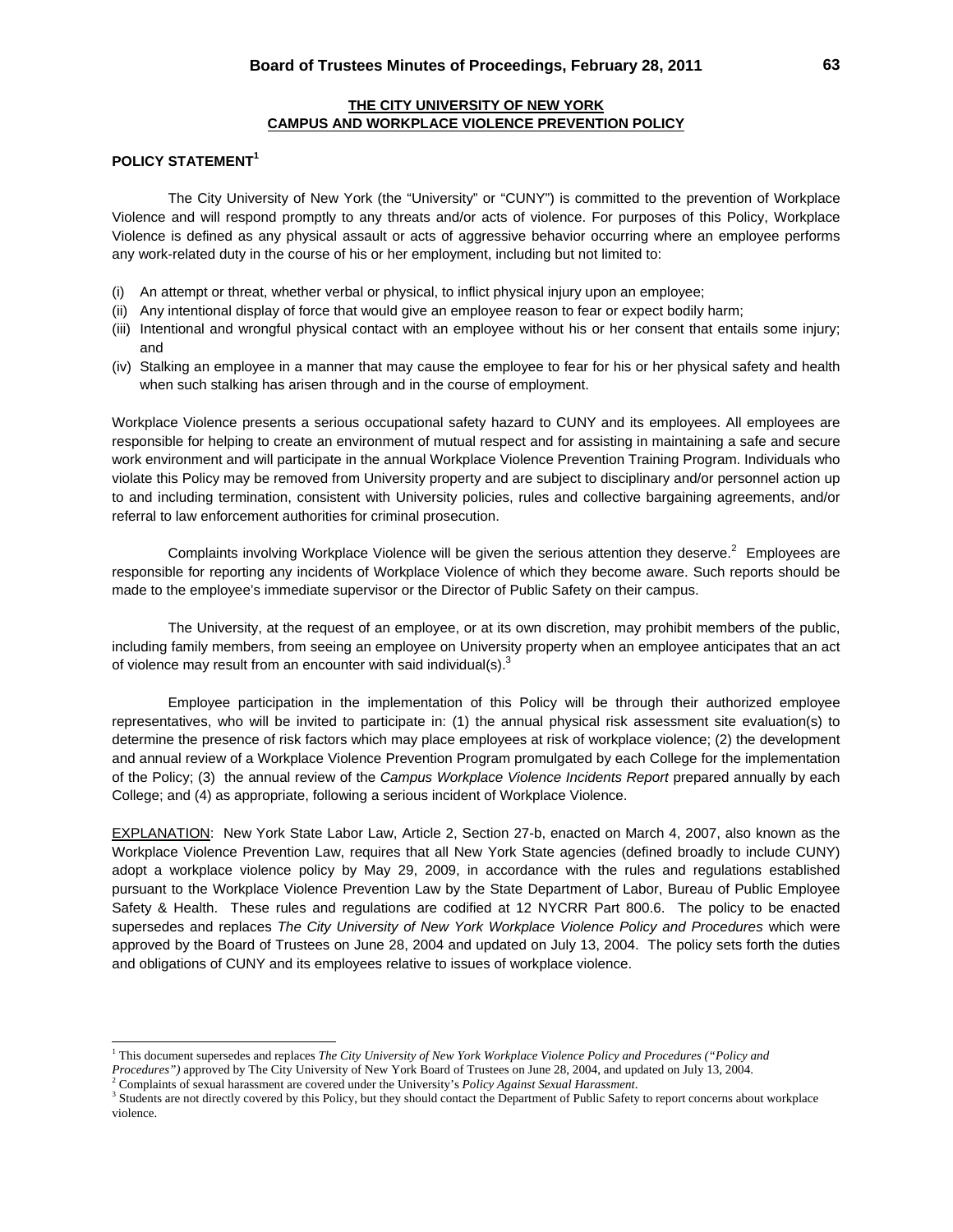Pursuant to the law and regulations, the Office of Human Resources Management will be promulgating a model Workplace Violence Prevention Program to be tailored by each College as to its identified needs. It is expected that these Programs will be established at each College shortly.

**NO. 6. COMMITTEE ON FACILITIES PLANNING AND MANAGEMENT:** RESOLVED, That the following items be approved:

# **A. YORK COLLEGE - MASTER PLAN AMENDMENT:**

 RESOLVED, That the Board of Trustees of The City University of New York approve an Amendment to the York College Master Plan, which has been developed to accommodate the anticipated needs of the College.

EXPLANATION: In 1975, the Board of Trustees of The City University of New York approved a Master Plan for York College. This Amendment to that Master Plan proposes strategies to address the College's anticipated growth and the need to modernize facilities on campus to provide adequate instructional space and student support services.

Established in 1966 as CUNY's fifth senior college, York College opened its doors in Fall 1967 in rented space in Bayside, Queens, and in 1968 established its permanent location in Jamaica, Queens. York College occupies six full block parcels bounded by Archer Avenue, 158<sup>th</sup> Street, South Road, and 165<sup>th</sup> Street. The seven buildings that make up the campus comprise 517,700 Net Assignable Square Feet (NASF). At the heart of the campus is the Academic Core (AC), which houses classrooms, laboratories, the library, computer facilities, academic and administrative offices, as well as dining facilities and a bookstore. On adjacent superblocks are located The Performing Arts Center (PAC) with a 1,500 seat Auditorium and 185 seat Black Box Theater; the Health and Physical Education Complex (HPEC), which includes a gymnasium and swimming pool; The Classroom and Science Buildings; Athletic Fields and parking facilities. An undeveloped superblock known as Site 9 is slated for development in the future.

Based on the 2009 enrollment of 5,712 full-time equivalent students (FTES), the College has a current space need of 609,250 NASF when benchmarked against similar four-year institutions. The current conditions represent a space deficit of 91,550 NASF.

This Master Plan Amendment is based on a projected 2018 college enrollment of 7,450 FTES, requiring a total of 768,000 NASF. The estimated conditions represent a deficit of 250,300 NASF (464,000 GSF). To meet this anticipated space need, the Master Plan Amendment calls for new construction and the renovation of existing facilities.

The Board of Trustees approved the selection of the design firm of Perkins+Will on June 25, 2007, Cal. No. 6.D.

### **B. COLLEGE OF STATEN ISLAND - CAMPUS-WIDE SITE SECURITY SYSTEM:**

 install a complete campus-wide site security system at The College of Staten Island under existing New York State RESOLVED, That the Board of Trustees of The City University of New York authorize the General Counsel to execute a contract with the firm of Johnson Controls, Inc., for the purchase of services and equipment to design and Office of General service Contract No. PT63103. The contract cost shall be chargeable to the State Capital Construction Fund, Project No. 2873709999, for an amount not to exceed \$6,188,000.

 wide site security system to include: emergency telephone stations; new security operations center and monitoring EXPLANATION: The College of Staten Island will use these services and equipment to install a complete campusconsole; video surveillance system and recording; security system network; public address system; building access control system; upgraded operating software; and connection to the emergency power system. The proposed firm was selected in accordance with law and procedures established by the University.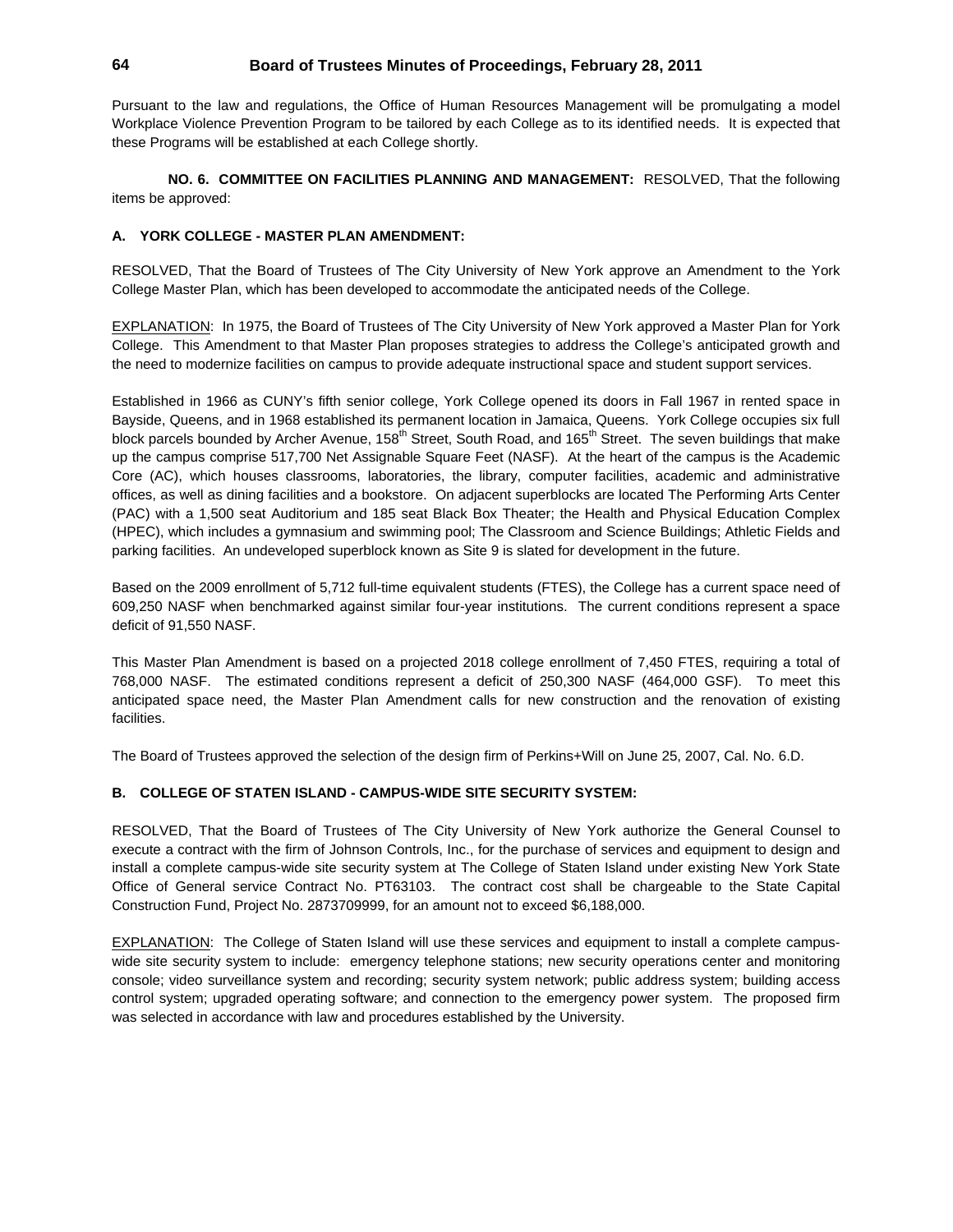# **C. HOSTOS COMMUNITY COLLEGE - NEW LEASE AT THE GATEWAY CENTER, RIVER AVENUE AND 149TH ST., THE BRONX:**

RESOLVED, That the Board of Trustees of The City University of New York authorize the Senior Vice Chancellor for Legal Affairs to execute a new fifteen-year lease agreement for approximately 11,153 rentable square feet of space at the Gateway Center, located at River Avenue and 149<sup>th</sup> Street, The Bronx, New York, on behalf of Hostos Community College. The lease shall be subject to approval as to form by the University Office of the General Counsel.

Bronx. The facility will house Hostos Community College's Continuing Education and Workforce Training Center. EXPLANATION: The new leased site is located within the Gateway Center, a major retail complex in the south The proposed site is centrally located near the College and transit lines. Through the Workforce Training Center, the College will offer a variety of offerings including training programs in existing high-demand industries such as healthcare and educational support services, and in emerging industries such as green construction and biotechnology.

The main leasing terms are as follows:

Term: Fifteen years Area: Approximately 11,153 rentable square feet of space Estimated Base Rent: The annual base rental will be: Years 1-5: \$501,000 (\$44.92/RSF) Years 6-10: \$551,166 (\$49.42/RSF) Years 11-15: \$606,282 (\$54.36/RSF)

The landlord, at landlord cost, will fund the necessary renovation work at a cost not to exceed \$626,000. The landlord will be responsible for exterior, structural and roof repairs. The tenant will be responsible for interior repairs.

The landlord, at landlord cost, will perform certain work on the leased floors pursuant to University specifications. The landlord will maintain building systems. The University will reimburse the landlord for its share of increases in real estate taxes, over a base year. The University will also pay for its electrical usage and cleaning.

# **D. THE CITY UNIVERSITY OF NEW YORK - NEW LEASE AT 5030 BROADWAY, NEW YORK, NEW YORK:**

 classroom and office space at 5030 Broadway, New York, New York. The lease shall be subject to approval as to RESOLVED, That the Board of Trustees of The City University of New York authorize the Senior Vice Chancellor for Legal Affairs to execute a 15-year lease, on behalf of the University, for approximately 15,000 square feet of form by the University Office of the General Counsel.

EXPLANATION: The "CUNY in the Heights" program, administered jointly by Hostos Community College and Borough of Manhattan Community College, offers general educational programs to the residents of north Manhattan. The program is currently located at 620 Isham Street (the "Good Shepherd School") in the Washington Heights section of Manhattan. The current lease will expire on June 30, 2011. The current facility lacks ADA accessibility, air conditioning, and sufficient electrical capacity. As the cost of addressing these deficiencies at the Good Shepherd School would be cost prohibitive, the University has found a suitable relocation site located at 5030 Broadway at the corner of 214<sup>th</sup> Street in Manhattan.

The particulars of the new lease are as follows:

 Area: 15,000/SF Term: 15 years from substantial completion of landlord work. Base Rent: \$480,000 (\$32.00/SF) per annum escalated at 2% per annum. Tenant Responsibilities: cleaning, electric, and routine interior repairs. Landlord Responsibilities: exterior, structural, mechanical repairs.